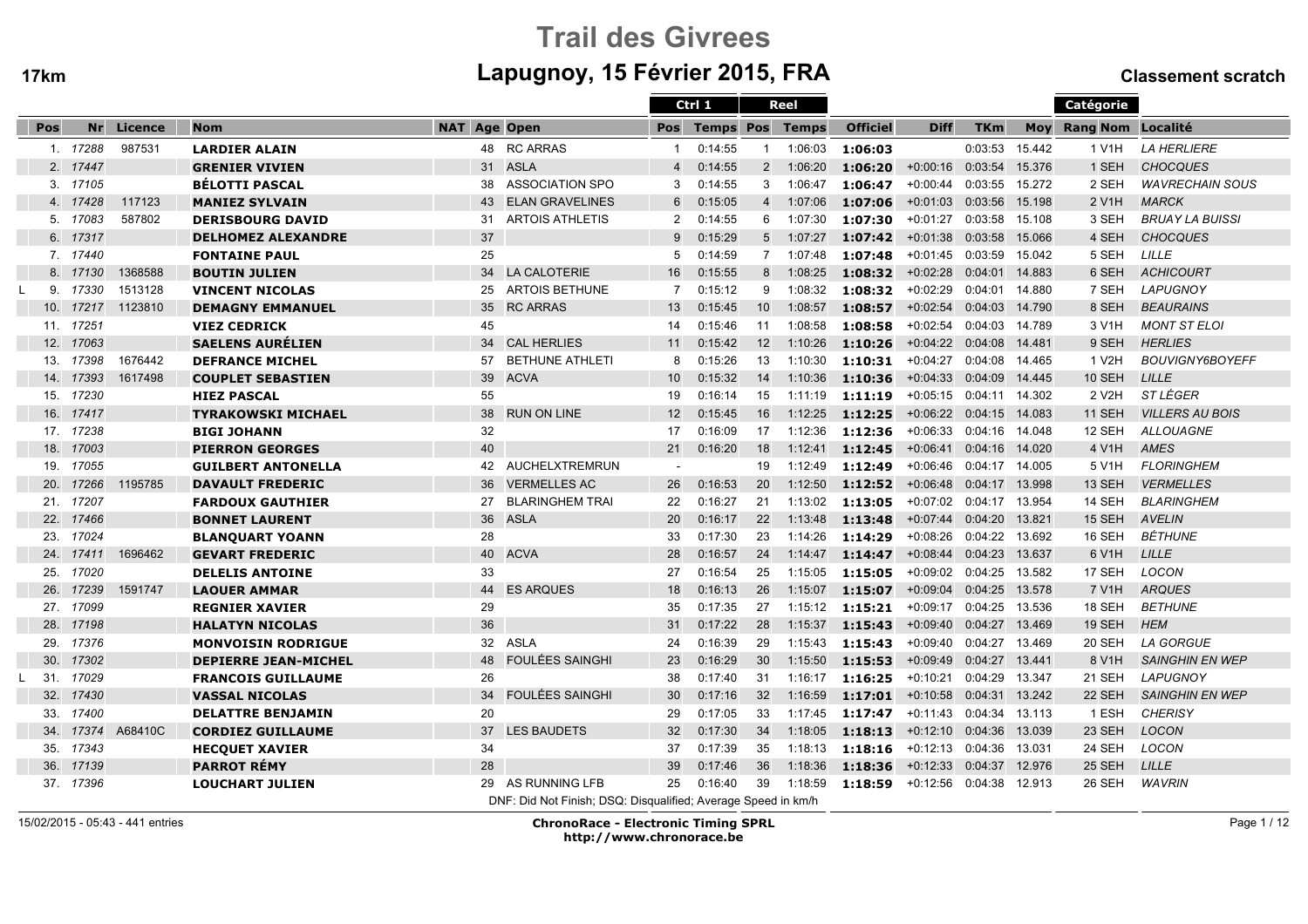# Trail des Givreesm Lapugnoy, 15 Février 2015, FRA Classement scratch

|     |           |            |                            |            |    |                                                               |            | Ctrl 1           |    | Reel         |                    |             |                |        | Catégorie             |                        |
|-----|-----------|------------|----------------------------|------------|----|---------------------------------------------------------------|------------|------------------|----|--------------|--------------------|-------------|----------------|--------|-----------------------|------------------------|
| Pos |           | Nr Licence | <b>Nom</b>                 |            |    | <b>NAT Age Open</b>                                           | <b>Pos</b> | <b>Temps Pos</b> |    | <b>Temps</b> | <b>Officiel</b>    | <b>Diff</b> | <b>TKm</b>     |        | Moy Rang Nom Localité |                        |
| 38. | 17425     | 28966      | <b>BECUWE YANNICK</b>      |            |    | 43 CAPONORD                                                   | 52         | 0:18:12          | 37 | 1:18:52      | $1:19:01$ +0:12:57 |             | 0:04:38        | 12.908 | 9 V1H                 | <b>WEST-CAPPEL</b>     |
| 39. | 17415     | 1183702    | <b>MARCINIAK ROGER</b>     |            | 44 | <b>COURIR ENSEMBLE</b>                                        | 61         | 0:18:45          | 40 | 1:19:08      | 1:19:08            | $+0:13:05$  | 0:04:39        | 12.888 | 10 V1H                | <b>MERICOURT</b>       |
| 40. | 27432     |            | <b>BECOUART HIPPOLYTE</b>  |            | 23 |                                                               | 63         | 0:18:48          | 38 | 1:18:53      | 1:19:18            | $+0:13:15$  | 0:04:39        | 12.860 | 27 SEH                | <b>CROIX</b>           |
| 41. | 17247     | 1421174    | <b>NICK VINCENT</b>        |            | 40 | <b>RCA ATHLÉTISME</b>                                         | 60         | 0:18:43          | 41 | 1:19:22      | 1:19:52            | +0:13:49    | 0:04:41        | 12.770 | 11 V1H                | <b>SAINT LAURENT B</b> |
| 42. | 17229     |            | <b>FAUCOEUR DAVID</b>      |            | 35 |                                                               | 45         | 0:18:02          | 42 | 1:19:59      | 1:20:02            | +0:13:59    | 0:04:42 12.743 |        | 28 SEH                | <b>FESTUBERT</b>       |
| 43. | 17160     |            | <b>LEBRUN AUGUSTE</b>      |            | 57 |                                                               | 42         | 0:17:51          | 43 | 1:20:00      | 1:20:07            | $+0:14:03$  | 0:04:42 12.731 |        | 3 V2H                 | <b>DAINVILLE</b>       |
| 44. | 17069     |            | <b>SALOME GILLES</b>       |            | 46 |                                                               | 55         | 0:18:21          | 45 | 1:20:05      | 1:20:11            | $+0:14:07$  | 0:04:43        | 12.721 | 12 V1H                | <b>MERVILLE</b>        |
| 45. | 17134     |            | <b>LAFONTAINE NICOLAS</b>  |            | 40 | <b>RUNNING VALLOIR</b>                                        | 40         | 0:17:46          | 46 | 1:20:10      | 1:20:16            | $+0:14:13$  | 0:04:43        | 12.706 | 13 V1H                | <b>LAPUGNOY</b>        |
| 46. | 17182     | 1513227    | <b>DAVIAUD FABRICE</b>     |            | 41 | ARTOIS ATHLÉTIS                                               | 44         | 0:17:53          | 47 | 1:20:16      | 1:20:23            | $+0:14:19$  | 0:04:43        | 12.689 | 14 V1H                | <b>BETHUNE</b>         |
| 47. | 17084     |            | <b>DRUELLE ANDRE</b>       |            | 48 |                                                               | 100        | 0:19:31          | 44 | 1:20:02      | 1:20:37            | $+0:14:34$  | 0:04:44        | 12.651 | 15 V1H                | <b>DOUVRIN</b>         |
| 48. | 17022     |            | <b>DELMARRE GUY</b>        |            | 42 |                                                               | 41         | 0:17:50          | 49 | 1:20:51      | 1:20:54            | $+0:14:51$  | 0:04:45        | 12.607 | 16 V1H                | <b>BETHUNE</b>         |
| 49. | 17181     |            | <b>MIKOLAJCZAK CYRIL</b>   |            | 20 |                                                               | 53         | 0:18:13          | 48 | 1:20:28      | 1:20:59            | $+0:14:56$  | 0:04:45 12.594 |        | 2 ESH                 | <b>BRUAY-LA-BUISSI</b> |
| 50. | 17458     |            | <b>FARDEL ALAIN</b>        |            | 54 |                                                               | 47         | 0:18:06          | 50 | 1:20:55      | 1:21:05            | $+0:15:02$  | 0:04:46        | 12.578 | 4 V <sub>2</sub> H    | MAGNICOURT EN C        |
| 51. | 17279     |            | <b>BLAUWART BORIS</b>      |            | 37 | <b>ASLA</b>                                                   | 77         | 0:19:04          | 52 | 1:21:47      | 1:21:56            | $+0:15:52$  | 0:04:49        | 12.449 | 29 SEH                | <b>TOURCOING</b>       |
| 52. | 17333     |            | <b>LEBRUN DAVID</b>        | <b>BEL</b> | 33 |                                                               | 73         | 0:18:58          | 51 | 1:21:18      | 1:21:58            | $+0:15:55$  | 0:04:49        | 12.443 | 30 SEH                | <b>LAPUGNOY</b>        |
| 53. | 17169     |            | <b>CAZIN LÉO</b>           |            | 29 |                                                               | 67         | 0:18:52          | 53 | 1:21:53      | 1:22:07            | $+0:16:04$  | 0:04:49        | 12.420 | 31 SEH                | LILLE                  |
| 54. | 17070     |            | <b>LAKOMYJ STEVE</b>       |            | 37 | AUCHEL XTREM RU                                               | 34         | 0:17:31          | 55 | 1:22:45      | 1:22:47            | $+0:16:44$  | 0:04:52 12.319 |        | 32 SEH                | <b>AUCHEL</b>          |
| 55. | 17005     |            | <b>GALLET AURELIEN</b>     |            | 36 |                                                               | 62         | 0:18:47          | 56 | 1:22:47      | 1:22:52            | $+0:16:48$  | 0:04:52        | 12.309 | <b>33 SEH</b>         | NUNCQ HAUTECOTE        |
| 56. | 17141     | 1544259    | <b>RIBEIRO FRANCISCO</b>   | <b>PRT</b> | 50 | <b>AUBYGNY RUNNING</b>                                        | 93         | 0:19:18          | 54 | 1:22:44      | 1:22:56            | +0:16:52    | 0:04:52 12.299 |        | 5 V2H                 | <b>IZEL LES HAMEAU</b> |
| 57. | 17172     | 1707735    | <b>TRIPLET MATTHIEU</b>    |            | 40 | <b>OLYMPIQUE CLUB</b>                                         | 36         | 0:17:36          | 57 | 1:22:58      | 1:23:00            | $+0:16:56$  | 0:04:52        | 12.289 | 17 V1H                | <b>JOUY EN ARGONNE</b> |
| 58. | 17147     |            | <b>CASTELAIN EMELINE</b>   |            | 18 | <b>ASLA</b>                                                   | 85         | 0:19:13          | 58 | 1:22:59      | 1:23:03            | +0:16:59    | 0:04:53        | 12.281 | 1 JUH                 | <b>HALLUIN</b>         |
| 59. | 17151     |            | <b>DESPREZ DOMINIQUE</b>   |            | 63 | <b>CPSS</b>                                                   | 49         | 0:18:10          | 61 | 1:23:16      | 1:23:16            | $+0:17:13$  | 0:04:53        | 12.248 | 1 V3H                 | <b>CARVIN</b>          |
| 60. | 17039     | 1565067    | <b>NICOD PHILIPPE</b>      |            | 52 | ARTOIS ATHLÉTIS                                               | 48         | 0:18:06          | 59 | 1:23:12      | 1:23:17            | $+0:17:14$  | 0:04:53 12.246 |        | 6 V2H                 | <b>BEUVRY</b>          |
| 61. | 17292     |            | <b>F MARTEL SANDRINE</b>   |            | 46 | <b>JOG GAZELEC</b>                                            | 66         | 0:18:52          | 60 | 1:23:15      | 1:23:18            | $+0:17:14$  | 0:04:54        | 12.245 | 1 V <sub>1</sub> F    | <b>BEUGIN</b>          |
| 62. | 17433     |            | <b>PLIZGA OLIVIER</b>      |            | 49 |                                                               | 57         | 0:18:32          | 62 | 1:23:17      | 1:23:19            | $+0:17:15$  | 0:04:54 12.242 |        | 18 V1H                | LILLE                  |
| 63. | 17453     | 1540979    | <b>DELSERT EMMANUEL</b>    |            | 45 |                                                               | 56         | 0:18:28          | 63 | 1:23:25      | 1:23:31            | $+0:17:28$  | 0:04:54        | 12.212 | 19 V1H                | <b>CALONNE SUR LA</b>  |
| 64. | 17275     |            | <b>CARPENTIER FREDERIC</b> |            | 43 |                                                               | 75         | 0:19:02          | 64 | 1:23:25      | 1:23:33            | $+0:17:30$  | 0:04:54        | 12.206 | 20 V1H                | <b>BRUAY LA BUISSI</b> |
| 65. | 17066     |            | <b>MUSMEAUX CHRISTIAN</b>  |            | 45 |                                                               | 59         | 0:18:42          | 67 | 1:23:37      | 1:23:37            | $+0:17:34$  | 0:04:55        | 12.198 | 21 V1H                | <b>ALLOUAGNE</b>       |
| 66. | 17370     |            | <b>TIRLOIS BENJAMIN</b>    |            | 30 | LES BAUDETS D'H                                               | 68         | 0:18:53          | 65 | 1:23:32      | 1:23:38            | $+0:17:34$  | 0:04:55        | 12.196 | 34 SEH                | <b>ISBERGUES</b>       |
| 67. | 17195     |            | <b>SWIERGIEL THIERRY</b>   |            | 31 |                                                               | 115        | 0:20:04          | 66 | 1:23:34      | 1:23:38            | $+0:17:35$  | 0:04:55        | 12.195 | <b>35 SEH</b>         | ELEU-DIT-LEAUWE        |
| 68. | 17049     |            | <b>SIX LUC</b>             |            | 47 |                                                               | 58         | 0:18:41          | 68 | 1:23:43      | 1:23:43            | +0:17:40    | 0:04:55 12.182 |        | 22 V1H                | <b>ALLOUAGNE</b>       |
| 69. | 17033     |            | <b>BERLAN STEPHANE</b>     |            | 40 |                                                               | 50         | 0:18:11          | 69 | 1:23:45      | 1:23:49            | +0:17:46    | 0:04:55        | 12.167 | 23 V <sub>1</sub> H   | <b>LIEVIN</b>          |
| 70. | 17009     | en cours   | <b>MORAUD JEAN-YVES</b>    |            | 59 | <b>ACVA VAFA</b>                                              | 96         | 0:19:21          | 71 | 1:24:14      | 1:24:14            | $+0:18:10$  | 0:04:57        | 12.109 | 7 V2H                 | LILLE                  |
| 71. | 17326     |            | <b>RICHIRT FABRICE</b>     |            | 47 | <b>CPSS CARVIN</b>                                            | 46         | 0:18:04          | 72 | 1:24:17      | 1:24:19            | $+0:18:16$  | 0:04:57        | 12.095 | 24 V1H                | <b>COURRIERES</b>      |
| 72. | 17168     |            | <b>MOREEL SÉBASTIEN</b>    |            |    | 42 LYS VTT                                                    | 119        | 0:20:07          | 70 | 1:23:59      | 1:24:30            | $+0:18:27$  | 0:04:58        | 12.069 | 25 V1H                | <b>LA COUTURE</b>      |
| 73. | 17406     | 921609     | <b>LAISNE JEROME</b>       |            |    | 37 LES BAUDETS                                                | 51         | 0:18:12          | 74 | 1:24:31      | 1:24:36            | $+0:18:32$  | 0:04:58        | 12.057 | 36 SEH                | <b>ROBECQ</b>          |
|     | 74. 17034 |            | <b>PIERRU JEROME</b>       |            |    | 38 USFR CARVIN                                                | 229        | 0:21:56          | 73 |              | 1:24:22 1:24:42    | +0:18:39    | 0:04:58        | 12.040 | 37 SEH                | ABLAIN SAINT NA        |
|     |           |            |                            |            |    | DNF: Did Not Finish; DSQ: Disqualified; Average Speed in km/h |            |                  |    |              |                    |             |                |        |                       |                        |

15/02/2015 - 05:43 - 441 entries

ChronoRace - Electronic Timing SPRL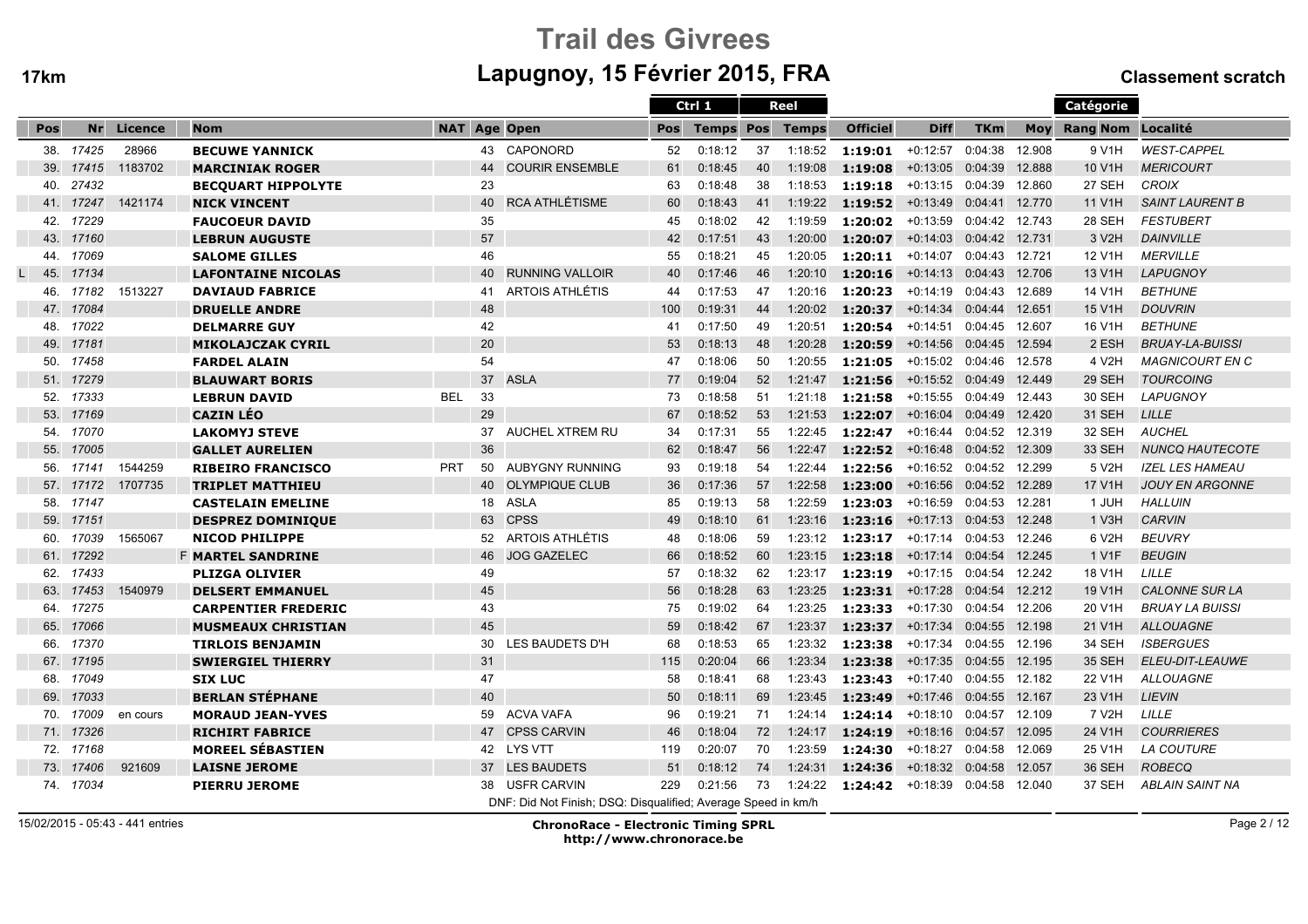# Trail des Givreesm Lapugnoy, 15 Février 2015, FRA Classement scratch

|      |            |          |                             |                     |                                                               |            | Ctrl 1           |     | <b>Reel</b> |                                     |                           |                |        | Catégorie             |                        |
|------|------------|----------|-----------------------------|---------------------|---------------------------------------------------------------|------------|------------------|-----|-------------|-------------------------------------|---------------------------|----------------|--------|-----------------------|------------------------|
| Pos  | Nr         | Licence  | <b>Nom</b>                  | <b>NAT Age Open</b> |                                                               | <b>Pos</b> | <b>Temps Pos</b> |     | Temps       | <b>Officiel</b>                     | <b>Diff</b>               | <b>TKm</b>     |        | Moy Rang Nom Localité |                        |
|      | 75. 17078  | 1663064  | <b>VERAGUE ROMAIN</b>       | 26                  | ARTOISATHLÉTISM                                               | 76         | 0:19:03          | 77  | 1:24:43     | $1:24:51$ +0:18:47                  |                           | 0:04:59        | 12.021 | 38 SEH                | <b>SAILLY LABOURSE</b> |
| 76.  | 17366      |          | <b>WIDHEN ALAIN</b>         | 48                  | <b>JOG'ABLAIN</b>                                             | 70         | 0:18:56          | 75  | 1:24:36     | 1:24:53                             | $+0:18:50$                | 0:04:59        | 12.015 | 26 V <sub>1</sub> H   | <b>ABLAIN ST NAZAI</b> |
|      | 77. 17080  |          | <b>CARLU MARC</b>           | 37                  | LES COUREURS DU                                               | 120        | 0:20:08          | 78  | 1:24:43     | 1:25:04                             | $+0:19:00$                | 0:05:00 11.991 |        | 39 SEH                | <b>LABOURSE</b>        |
| 78.  | 17150      |          | <b>BLARY PHILIPPE</b>       | 48                  | <b>RCA</b>                                                    | 92         | 0:19:18          | 76  | 1:24:41     | 1:25:10                             | $+0:19:07$                | 0:05:00 11.975 |        | 27 V1H                | <b>HAUTEVILLE</b>      |
| 79.  | 17176      |          | <b>DEBREIL THIERRY</b>      | 50                  |                                                               | 80         | 0:19:08          | 80  | 1:25:02     | 1:25:11                             | +0:19:08                  | 0:05:00 11.973 |        | 8 V2H                 | <b>LOZINGHEM</b>       |
| 80.  | 17041      |          | <b>POLLET CHRISTOPHE</b>    | 38                  |                                                               | 117        | 0:20:05          | 81  |             | $1:25:02$ <b>1:25:12</b> $+0:19:08$ |                           | 0:05:00 11.972 |        | 40 SEH                | <b>RUITZ</b>           |
| 81.  | 17274      | 1332247  | <b>LEVOIR PATRICK</b>       | 47                  | <b>AUBIGNY RUNNING</b>                                        | 97         | 0:19:22          | 83  | 1:25:06     | 1:25:17                             | $+0:19:13$                | 0:05:01        | 11.960 | 28 V1H                | SAVY BERLETTE          |
| 82.  | 17250      |          | <b>MEREL PATRICK</b>        | 42                  |                                                               | 65         | 0:18:52          | 82  | 1:25:04     | 1:25:18                             | $+0:19:15$                | 0:05:01 11.956 |        | 29 V1H                | <b>BRUAY LA BUISSI</b> |
| 83.  | 17030      |          | <b>OST ERIC</b>             | 37                  |                                                               | 121        | 0:20:11          | 79  | 1:24:48     | 1:25:19                             | $+0:19:16$                | 0:05:01        | 11.953 | 41 SEH                | <b>HOUPLINES</b>       |
| 84.  | 17337      |          | <b>F PRUVOST NATHALIE</b>   | 46                  | <b>BLARINGHEM TRAI</b>                                        | 64         | 0:18:50          | 86  | 1:25:19     | 1:25:21                             | $+0:19:17$                | 0:05:01 11.950 |        | 2 V <sub>1</sub> F    | <b>RACQUINGHEM</b>     |
| 85.  | 17380      |          | <b>DECRUCQ FRANCOIS</b>     | 41                  | <b>FAW</b>                                                    | 90         | 0:19:17          | 85  | 1:25:17     | 1:25:26                             | +0:19:23                  | 0:05:01 11.937 |        | 30 V1H                | <b>MARCQ EN BAROEU</b> |
| 86.  | 17301      | 15591063 | <b>AMAND THIERRY</b>        | 49                  | <b>ASLA</b>                                                   | 107        | 0:19:53          | 84  | 1:25:14     | 1:25:56                             | $+0:19:52$                | 0:05:03 11.869 |        | 31 V1H                | <b>CANTIN</b>          |
| 87.  | 17255      |          | <b>BRUNEEL GUILLAUME</b>    | 41                  | <b>FAW</b>                                                    | 91         | 0:19:17          | 88  | 1:25:48     | 1:25:57                             | $+0:19:54$                | 0:05:03 11.866 |        | 32 V1H                | <b>WASQUEHAL</b>       |
| 88.  | 17348      |          | <b>DIEVART ERIC</b>         | 47                  | <b>CPS CARVIN</b>                                             | 43         | 0:17:52          | 91  | 1:26:11     | 1:26:13                             | $+0:20:09$                | 0:05:04        | 11.831 | 33 V1H                | <b>COURRIERES</b>      |
| 89.  | 17419      |          | <b>MATHIS ROMAIN</b>        | 37                  | <b>CAES CNRS</b>                                              | 78         | 0:19:05          | 90  | 1:26:07     | 1:26:13                             | +0:20:10                  | 0:05:04        | 11.830 | 42 SEH                | <b>LA MADELAINE</b>    |
| 90.  | 17233      |          | <b>DEVISSCHER THOMAS</b>    | 33                  |                                                               | 83         | 0:19:11          | 93  | 1:26:15     | 1:26:16                             | $+0:20:12$                | 0:05:04 11.824 |        | 43 SEH                | <b>LAPUGNOY</b>        |
|      | 91. 17095  |          | <b>LAGACHE STEPHANE</b>     | 35                  |                                                               | 95         | 0:19:20          | 92  | 1:26:12     | 1:26:16                             | $+0:20:13$                | 0:05:04 11.822 |        | 44 SEH                | <b>HARNES</b>          |
| 92.  | 17121      |          | <b>LEGRAND VINCENT</b>      | 37                  |                                                               | 69         | 0:18:56          | 89  | 1:25:50     | 1:26:18                             | $+0:20:15$                | 0:05:04 11.818 |        | 45 SEH                | <b>NOYELLE VION</b>    |
| 93.  | 17420      |          | <b>DILIBERTO MANUEL</b>     | 37                  |                                                               | 84         | 0:19:12          | 94  | 1:26:39     | 1:26:47                             | $+0:20:44$                | 0:05:06 11.753 |        | 46 SEH                | <b>GOMMEGNIES</b>      |
| 94.  | 17152      | 1503147  | <b>DURTESTE HERVE</b>       | 45                  | <b>ARTOIS ATHLÉTIS</b>                                        | 88         | 0:19:15          | 95  | 1:26:48     | 1:27:03                             | +0:21:00  0:05:07  11.716 |                |        | 34 V1H                | <b>HINGES</b>          |
| 95.  | 17256      |          | <b>DEPRET DOMINIQUE</b>     | 49                  | <b>JOG ABLAIN</b>                                             | 114        | 0:20:04          | 96  | 1:27:01     | 1:27:21                             | +0:21:18                  | 0:05:08 11.676 |        | 35 V1H                | <b>ABLAIN ST NAZAI</b> |
| 96.  | 17260      |          | <b>DESPREZ FRANCK</b>       | 43                  |                                                               | 130        | 0:20:16          | 97  | 1:27:05     | 1:27:36                             | $+0:21:32$                | 0:05:09        | 11.643 | 36 V1H                | AIRE-SUR-LA-LYS        |
|      | 97. 17336  |          | <b>HOGEDEZ CHRISTOPHE</b>   |                     | 42 LES BAUDETS HIN                                            | 99         | 0:19:29          | 100 | 1:27:40     | 1:27:44                             | $+0:21:40$                | 0:05:09 11.626 |        | 37 V1H                | <b>LABOURSE</b>        |
| 98.  | 17222      |          | <b>FOUCAUT PHILIPPE</b>     | 57                  | <b>JOG ABLAIN</b>                                             | 109        | 0:19:56          | 98  | 1:27:18     | 1:27:44                             | $+0:21:41$                | 0:05:09 11.625 |        | 9 V <sub>2</sub> H    | <b>DUISANS</b>         |
| 99.  | 17309      |          | <b>DELCROIX FREDERIC</b>    | 48                  | <b>BRIDGESTONE</b>                                            | 74         | 0:18:59          | 103 | 1:27:43     | 1:27:45                             | $+0:21:41$                | 0:05:09 11.624 |        | 38 V1H                | <b>BETHUNE</b>         |
| 100. | 17138      |          | <b>MUSY XAVIER</b>          | 34                  |                                                               | 79         | 0:19:06          | 101 |             | $1:27:42$ <b>1:27:46</b>            | $+0:21:43$                | 0:05:09 11.620 |        | 47 SEH                | <b>NEDON</b>           |
| 101. | 17349      |          | <b>POTRZEBA SEBASTIEN</b>   | 39                  |                                                               | 118        | 0:20:05          | 102 | 1:27:42     | 1:27:59                             | +0:21:55                  | 0:05:10 11.593 |        | 48 SEH                | <b>VERQUIN</b>         |
| 102. | 17353      | T187900  | <b>LELEU BENOÎT</b>         | 41                  |                                                               | 72         | 0:18:58          | 106 | 1:27:56     | 1:27:59                             | $+0:21:56$                | 0:05:10 11.592 |        | 39 V1H                | <b>WAVRIN</b>          |
| 103. | 17004      | 1646876  | <b>HERMANT CLEMENT</b>      | 32                  | <b>PLANETE RUNNING</b>                                        | 183        | 0:21:19          | 99  | 1:27:28     | 1:27:59                             | $+0:21:56$                | 0:05:10 11.591 |        | 49 SEH                | <b>ST HILAIRE-COTT</b> |
| 104. | 17306      |          | <b>BONMORT JEREMY</b>       |                     | 35 ASLA                                                       | 142        | 0:20:30          | 105 | 1:27:54     | 1:28:00                             | $+0:21:57$                | 0:05:10 11.589 |        | <b>50 SEH</b>         | <b>ARLEUX</b>          |
|      | 105. 17187 |          | <b>TRASSY MORGAN</b>        | 38                  |                                                               | 71         | 0:18:57          | 104 | 1:27:47     | $1:28:02$ +0:21:59                  |                           | 0:05:10 11.585 |        | <b>51 SEH</b>         | <b>IZEL LEZ HAMEAU</b> |
| 106. | 17060      |          | <b>MOINSE DANY</b>          | 41                  |                                                               | 86         | 0:19:13          | 107 | 1:28:05     | 1:28:10                             | $+0:22:07$                | 0:05:11 11.567 |        | 40 V1H                | <b>GONNEHEM</b>        |
| 107. | 17061      |          | <b>LEGRAND CEDRIC</b>       | 37                  |                                                               | 94         | 0:19:18          | 108 | 1:28:14     | 1:28:14                             | +0:22:11                  | 0:05:11 11.559 |        | 52 SEH                | <b>OBLINGHEM</b>       |
| 108. | 17352      |          | <b>SWIERCZEWSKI FABRICE</b> | 47                  | <b>HINGES CYCLO-VT</b>                                        | 148        | 0:20:35          | 109 | 1:28:16     | 1:28:22                             | $+0:22:19$                | 0:05:11        | 11.542 | 41 V1H                | <b>FERFAY</b>          |
| 109. | 17246      | 1384597  | <b>F MAZABRARD HELENE</b>   | 33                  | JOGGING CLUB MO                                               | 98         | 0:19:29          | 111 | 1:28:20     | 1:28:24                             | +0:22:20                  | 0:05:12 11.538 |        | 1 SEF                 | <b>ARLEUX EN GOHEL</b> |
| 110. | 17188      |          | <b>LEFEVRE XAVIER</b>       | 43                  | <b>CREDIT DU NORD</b>                                         | 135        | 0:20:27          | 110 | 1:28:17     | 1:28:25                             | $+0:22:21$                | 0:05:12 11.536 |        | 42 V1H                | <b>ARRAS</b>           |
|      | 111. 17322 | 1263709  | <b>DELIERS PATRICE</b>      | 48                  |                                                               | 126        | 0:20:15          | 118 | 1:28:38     | 1:28:39                             | $+0:22:35$                | 0:05:12 11.505 |        | 43 V1H                | <b>DROUVIN LE MARA</b> |
|      |            |          |                             |                     | DNF: Did Not Finish; DSQ: Disqualified; Average Speed in km/h |            |                  |     |             |                                     |                           |                |        |                       |                        |

15/02/2015 - 05:43 - 441 entries

ChronoRace - Electronic Timing SPRL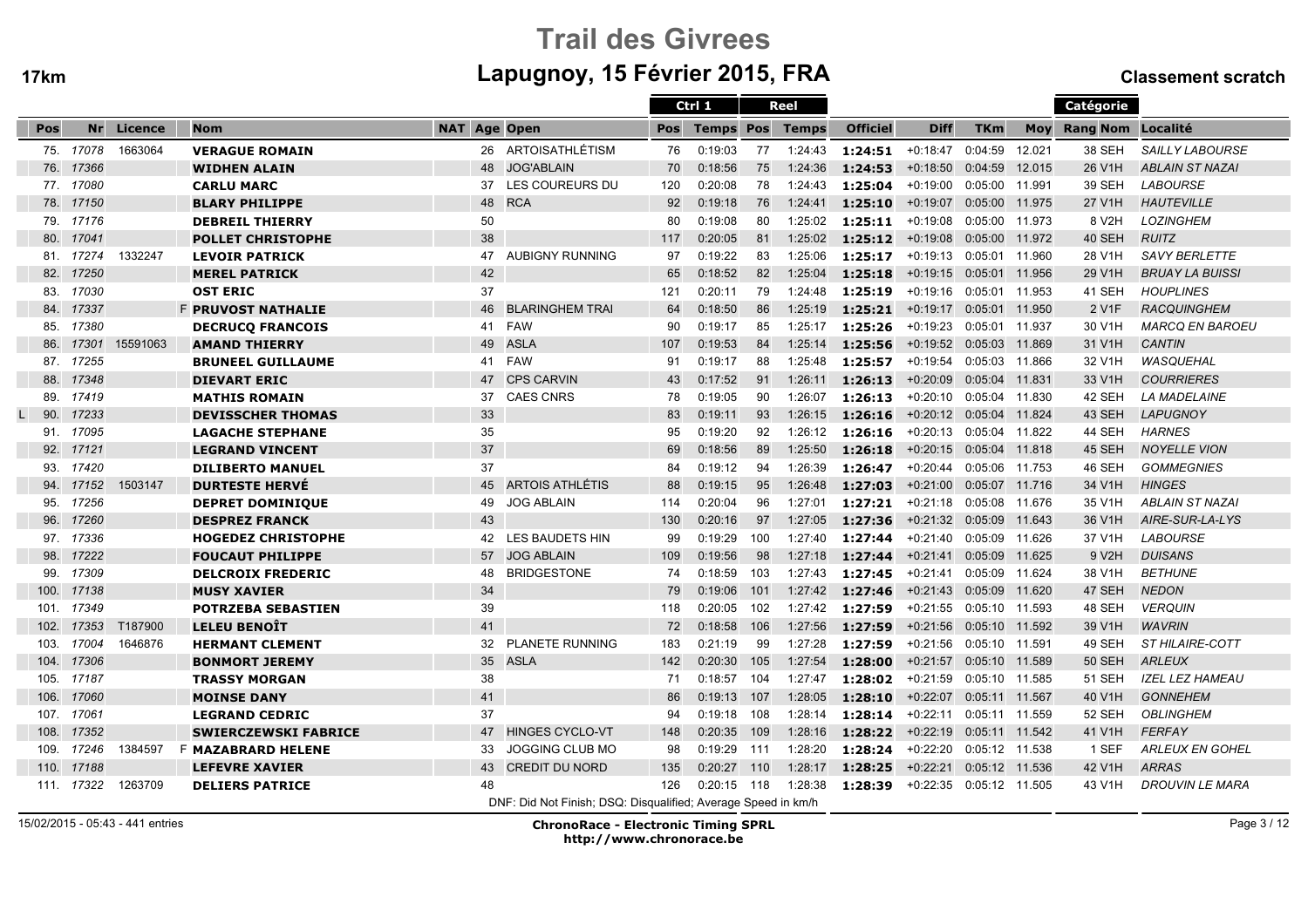# Trail des Givreesm Lapugnoy, 15 Février 2015, FRA Classement scratch

|      |       |            |                               |                     |                                                               |            | Ctrl 1           |     | Reel         |                 |             |                  |        | Catégorie             |                        |
|------|-------|------------|-------------------------------|---------------------|---------------------------------------------------------------|------------|------------------|-----|--------------|-----------------|-------------|------------------|--------|-----------------------|------------------------|
| Pos  |       | Nr Licence | <b>Nom</b>                    | <b>NAT Age Open</b> |                                                               | <b>Pos</b> | <b>Temps Pos</b> |     | <b>Temps</b> | <b>Officiel</b> | <b>Diff</b> | <b>TKm</b>       |        | Moy Rang Nom Localité |                        |
| 112. | 17335 |            | <b>F DELANGHE CATHY</b>       | 45                  |                                                               | 136        | 0:20:27          | 111 | 1:28:20      | 1:28:39         | $+0:22:36$  | 0:05:12          | 11.505 | 3 V1F                 | <b>SOUCHEZ</b>         |
| 113. | 17262 | 1636215    | <b>FONTAINE LUDOVIC</b>       | 40                  | <b>ARTOIS ATHLÉTIS</b>                                        | 87         | 0:19:14          | 115 | 1:28:36      | 1:28:42         | $+0:22:38$  | 0:05:13          | 11.499 | 44 V1H                | <b>HINGES</b>          |
| 114. | 17166 |            | <b>DISSAUX ARMAND</b>         | 29                  | CALH JOGGING HE                                               | 89         | 0:19:17          | 117 | 1:28:37      | 1:28:46         | $+0:22:43$  | 0:05:13 11.490   |        | <b>53 SEH</b>         | <b>HERLIES</b>         |
| 115. | 17388 | 1086836    | <b>F MERIOT CHRISTIANE</b>    | 45                  | <b>AC WAMBRECHIES</b>                                         | 111        | 0:19:58          | 113 | 1:28:32      | 1:28:46         | $+0:22:43$  | 0:05:13 11.489   |        | 4 V1F                 | <b>WAMBRECHIES</b>     |
| 116. | 17212 |            | <b>LEPERS MAXIME</b>          | 33                  |                                                               | 102        | 0:19:39          | 116 | 1:28:36      | 1:28:53         | +0:22:49    | 0:05:13 11.475   |        | 54 SEH                | CROIX                  |
| 117. | 17062 | 112086     | <b>LAOUR PATRICK</b>          | 64                  | <b>COURIR ENSEMBLE</b>                                        | 15         | 0:15:49          | 87  | 1:25:29      | 1:28:53         | $+0:22:49$  | 0:05:13 11.475   |        | 2 V3H                 | <b>SALLAUMINES</b>     |
| 118. | 17435 |            | <b>SINDERA JEAN</b>           | 34                  |                                                               | 170        | 0:20:58          | 114 | 1:28:35      | 1:29:01         | $+0:22:58$  | 0:05:14 11.457   |        | 55 SEH                | <b>HEM</b>             |
| 119. | 17243 |            | <b>LEVEQUE THIBAULT</b>       | 19                  |                                                               | 54         | 0:18:16          | 120 | 1:29:04      | 1:29:06         | $+0:23:03$  | 0:05:14 11.446   |        | 2 JUH                 | <b>CALONNE RICOUAR</b> |
| 120. | 17038 |            | <b>LEROY DENIS</b>            | 18                  |                                                               | 110        | 0:19:58          | 119 | 1:28:49      | 1:29:17         | $+0:23:14$  | 0:05:15 11.423   |        | 3 JUH                 | LIEVIN                 |
| 121. | 17408 |            | <b>F VANHEDE VIRGINIE</b>     | 40                  | <b>BLARINGHEM TRAI</b>                                        | 81         | 0:19:10          | 124 | 1:29:33      | 1:29:35         | $+0:23:32$  | 0:05:16 11.385   |        | 5 V1F                 | <b>ROQUETOIRE</b>      |
| 122. | 17031 |            | <b>DELVAL JÉRÔME</b>          | 36                  | RUNNING'GROUP                                                 | 180        | 0:21:13          | 121 | 1:29:07      | 1:29:46         | +0:23:43    | 0:05:16 11.361   |        | <b>56 SEH</b>         | <b>DIVION</b>          |
| 123. | 17434 |            | <b>DELEBARRE THIBAULT</b>     | 26                  | RUNNING'GROUP                                                 | 179        | 0:21:13          | 122 | 1:29:07      | 1:29:47         | $+0:23:44$  | 0:05:16 11.359   |        | <b>57 SEH</b>         | <b>BRUAY LA BUISSI</b> |
| 124. | 17002 |            | <b>CARON YOANN</b>            | 35                  |                                                               | 192        | 0:21:27          | 123 | 1:29:27      | 1:29:52         | $+0:23:49$  | 0:05:17          | 11.348 | <b>58 SEH</b>         | LIÉVIN                 |
| 125. | 17409 |            | <b>VANHEDE PATRICE</b>        | 41                  | <b>BLARINGHEM TRAI</b>                                        | 82         | 0:19:10          | 127 | 1:29:53      | 1:29:55         | $+0.23.52$  | 0:05:17          | 11.342 | 45 V1H                | <b>ROQUETOIRE</b>      |
| 126. | 17142 |            | <b>ROUPIN LAURENT</b>         | 38                  |                                                               | 219        | 0:21:48          | 125 | 1:29:39      | 1:30:02         | $+0.23:59$  | 0:05:17 11.328   |        | 59 SEH                | RUITZ                  |
| 127. | 17442 |            | <b>LIGNIER MATHIEU</b>        | 35                  | <b>ASCAI</b>                                                  | 113        | 0:20:03          | 126 | 1:29:52      | 1:30:08         | $+0:24:05$  | 0:05:18 11.315   |        | 60 SEH                | <b>VERQUIN</b>         |
| 128. | 27411 | 1723582    | <b>KUZNICKI PIERRE</b>        | 34                  | <b>USAL LIEVIN</b>                                            | 129        | 0:20:16          | 128 | 1:29:56      | 1:30:13         | +0:24:10    | 0:05:18 11.305   |        | 61 SEH                | LIEVIN                 |
| 129. | 17403 |            | <b>DEON DENIS</b>             | 36                  |                                                               | 159        | 0:20:43          | 129 | 1:30:00      | 1:30:13         | $+0:24:10$  | 0:05:18 11.305   |        | 62 SEH                | <b>LAPUGNOY</b>        |
| 130. | 17042 |            | <b>DEMEY CEDRIC</b>           | 43                  |                                                               | 139        | 0:20:29          | 130 | 1:30:09      | 1:30:18         | $+0:24:15$  | 0:05:18 11.295   |        | 46 V1H                | <b>AUCHEL</b>          |
| 131. | 17372 |            | <b>VANDENKERCKHOVE HUGUES</b> | 44                  |                                                               | 154        | 0:20:37          | 131 | 1:30:11      | 1:30:29         | $+0:24:26$  | 0:05:19          | 11.271 | 47 V1H                | <b>BOURS</b>           |
| 132. | 17112 |            | <b>GERVOIS PHILIPPE</b>       | 45                  |                                                               | 144        | 0:20:30          | 132 | 1:30:28      | 1:30:36         | $+0:24:32$  | 0:05:19          | 11.258 | 48 V1H                | <b>MARLES LES MINE</b> |
| 133. | 17050 |            | <b>BECOUART JEAN-MICHEL</b>   | 50                  |                                                               | 145        | 0:20:31          | 133 | 1:30:29      | 1:30:36         | $+0:24:33$  | 0:05:19          | 11.257 | 10 V2H                | <b>NOEUX LES MINES</b> |
| 134. | 17414 |            | <b>LEROY CHRISTOPHE</b>       | 41                  |                                                               | 124        | 0:20:12          | 135 | 1:30:42      | 1:30:46         | $+0:24:42$  | 0:05:20          | 11.237 | 49 V1H                | <b>FESTUBERT</b>       |
| 135. | 17143 |            | <b>BOUCHART DAVID</b>         | 29                  |                                                               | 123        | 0:20:12          | 134 | 1:30:42      | 1:30:48         | $+0:24:45$  | 0:05:20          | 11.232 | 63 SEH                | <b>FOUQUEREUIL</b>     |
| 136. | 17027 |            | <b>HUGUES SEBASTIEN</b>       | 37                  |                                                               | 155        | 0:20:38          | 136 | 1:30:43      | 1:30:50         | $+0:24:47$  | 0:05:20          | 11.228 | 64 SEH                | <b>VANVES</b>          |
| 137. | 17012 | 1595788    | <b>DHESSE LUDOVIC</b>         | 37                  | <b>ARTOIS ATHLETIS</b>                                        | 103        | 0:19:40          | 138 | 1:30:53      | 1:30:53         | $+0:24:50$  | 0:05:20          | 11.222 | 65 SEH                | <b>LOCON</b>           |
| 138. | 17036 |            | <b>GALLIET SEBASTIEN</b>      | 36                  |                                                               | 175        | 0:21:09          | 137 | 1:30:50      | 1:31:04         | $+0:25:00$  | 0:05:21          | 11.200 | 66 SEH                | <b>LAUWIN PLANQUE</b>  |
| 139. | 17305 |            | <b>F PICHARD DELPHINE</b>     | 35                  |                                                               | 106        | 0:19:53          | 141 | 1:31:06      | 1:31:07         | $+0.25:04$  | $0:05:21$ 11.193 |        | 2 SEF                 | <b>ST INGLEVERT</b>    |
| 140. | 17386 | 1366284    | F DECORTE DELMARRE KARINE     | 45                  | USALIÉVIN/JOGAB                                               | 151        | 0:20:36          | 139 | 1:30:58      | 1:31:17         | +0:25:14    | 0:05:22 11.172   |        | 6 V1F                 | ABLAIN SAINT NA        |
| 141. | 17265 |            | <b>LEMBREZ ROMUALD</b>        | 40                  | <b>COURIR A MERVIL</b>                                        | 105        | 0:19:52          | 143 | 1:31:16      | 1:31:22         | $+0:25:19$  | 0:05:22          | 11.163 | 50 V1H                | <b>MERVILLE</b>        |
| 142. | 17189 |            | <b>LEMAIRE SEBASTIEN</b>      | 41                  | <b>CREDIT DU NORD</b>                                         | 191        | 0:21:27          | 140 | 1:31:01      | 1:31:29         | $+0:25:25$  | 0:05:22 11.150   |        | 51 V1H                | <b>ARRAS</b>           |
| 143. | 17008 |            | <b>DAVID EMMANUEL</b>         | 42                  |                                                               | 160        | 0:20:44          | 142 | 1:31:07      | 1:31:33         | $+0:25:29$  | 0:05:23          | 11.141 | 52 V1H                | <b>LIEVIN</b>          |
| 144. | 17426 |            | <b>GUERIN WILLIAM</b>         | 43                  |                                                               | 171        | 0:21:01          | 144 | 1:31:23      | 1:31:37         | $+0:25:34$  | 0:05:23          | 11.132 | 53 V1H                | ARRAS                  |
| 145. | 17249 |            | <b>PINHEIRO HERVE</b>         | 52                  |                                                               | 101        | 0:19:34          | 145 | 1:31:38      | 1:31:41         | $+0:25:38$  | 0:05:23          | 11.124 | 11 V2H                | <b>HULLUCH</b>         |
| 146. | 17191 |            | <b>BELPALME VINCENT</b>       | 55                  | <b>CREDIT DU NORD</b>                                         | 134        | 0:20:27          | 146 | 1:31:41      | 1:31:48         | +0:25:45    | 0:05:24 11.110   |        | 12 V2H                | <b>ARRAS</b>           |
| 147. | 17100 | 1525413    | <b>F VERDIERE ISABELLE</b>    | 48                  | <b>AUBIGNY RUNNING</b>                                        | 141        | 0:20:30          | 147 | 1:31:46      | 1:31:57         | $+0:25:54$  | 0:05:24          | 11.092 | 7 V1F                 | <b>CAPELLE FERMONT</b> |
| 148. | 17273 |            | <b>SWIERCZEWSKI THOMAS</b>    | 23                  | LES BAUDETS (HI                                               | 147        | 0:20:34          | 150 | 1:31:56      | 1:32:02         | $+0:25:59$  | 0:05:24          | 11.082 | 67 SEH                | FERFAY                 |
|      |       |            |                               |                     | DNF: Did Not Finish; DSQ: Disqualified; Average Speed in km/h |            |                  |     |              |                 |             |                  |        |                       |                        |

15/02/2015 - 05:43 - 441 entries

ChronoRace - Electronic Timing SPRL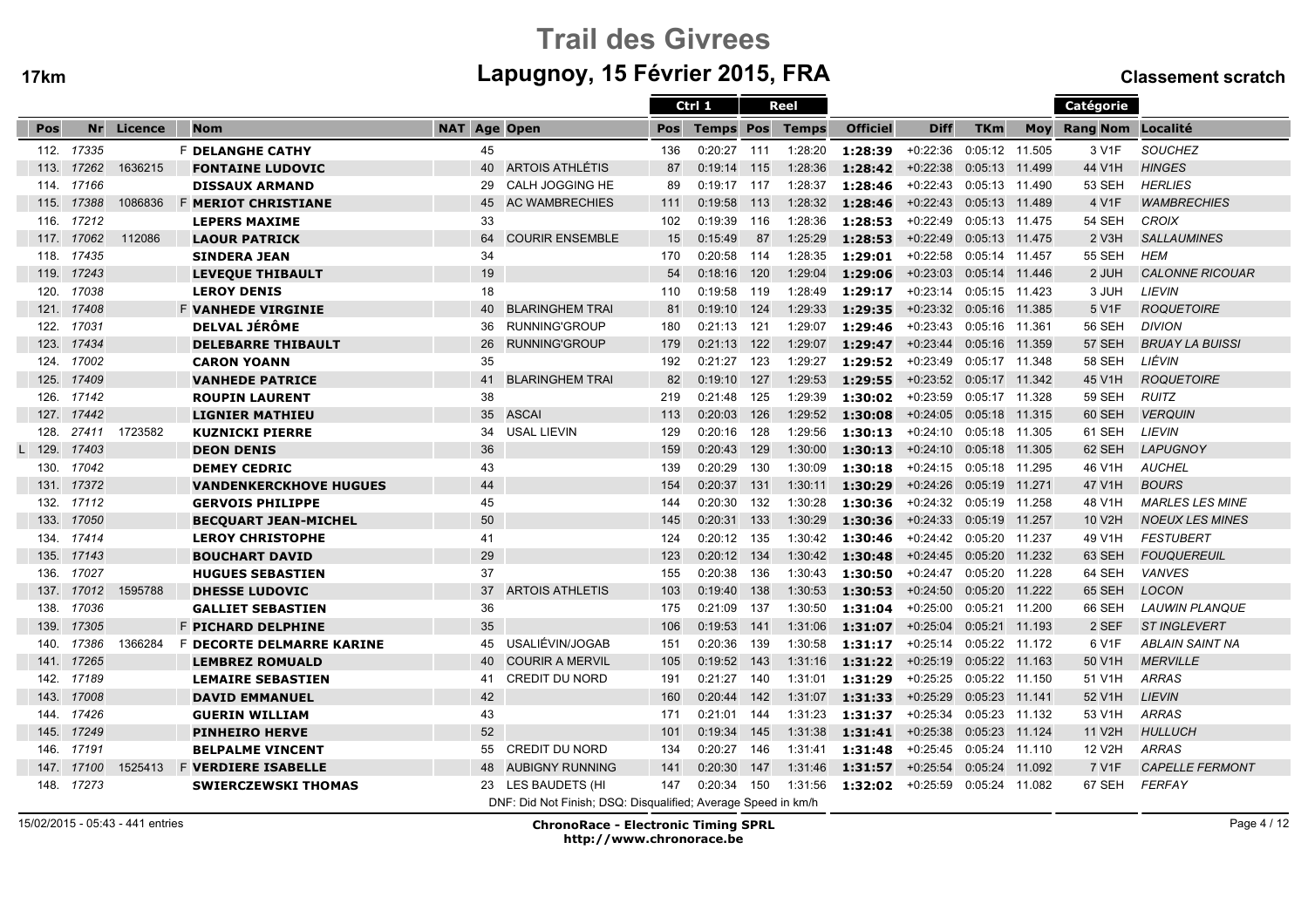Ī

# Trail des Givreesm Lapugnoy, 15 Février 2015, FRA Classement scratch

|      |       |            |                              |                     |                                                               |            | Ctrl 1           |     | <b>Reel</b>  |                 |             |                |        | Catégorie             |                        |
|------|-------|------------|------------------------------|---------------------|---------------------------------------------------------------|------------|------------------|-----|--------------|-----------------|-------------|----------------|--------|-----------------------|------------------------|
| Pos  |       | Nr Licence | <b>Nom</b>                   | <b>NAT Age Open</b> |                                                               | <b>Pos</b> | <b>Temps Pos</b> |     | <b>Temps</b> | <b>Officiel</b> | <b>Diff</b> | <b>TKm</b>     |        | Moy Rang Nom Localité |                        |
| 149. | 17017 |            | <b>DECROIX LUDOVIC</b>       | 37                  |                                                               | 168        | 0:20:52          | 152 | 1:32:00      | 1:32:16         | +0:26:13    | 0:05:25        | 11.054 | 68 SEH                | <b>HERSIN COUPIGNY</b> |
| 150. | 17101 |            | <b>BRICHE JULIEN</b>         | 34                  | <b>LES LOUPS BLANC</b>                                        | 237        | 0:22:09          | 149 | 1:31:55      | 1:32:20         | $+0:26:17$  | 0:05:25        | 11.045 | 69 SEH                | <b>LABOURSE</b>        |
| 151. | 17346 |            | <b>CARDON STEPHANE</b>       | 47                  | <b>ASLA</b>                                                   | 137        | 0:20:28          | 148 | 1:31:48      | 1:32:23         | $+0:26:19$  | 0:05:26 11.041 |        | 54 V1H                | <b>AVELIN</b>          |
| 152. | 17318 |            | <b>F CAPELLE VIRGINIE</b>    | 35                  |                                                               | 213        | 0:21:45          | 151 | 1:31:57      | 1:32:23         | $+0:26:20$  | 0:05:26        | 11.039 | 3 SEF                 | <b>SAINT LAURENT B</b> |
| 152. | 17387 |            | <b>PILLE NICOLAS</b>         | 39                  | <b>ROGER MINETTE</b>                                          | 217        | 0:21:47          | 154 | 1:32:01      | 1:32:23         | $+0:26:20$  | 0:05:26 11.039 |        | <b>70 SEH</b>         | <b>HOUDAIN</b>         |
| 154. | 17097 | 1295927    | <b>MOREL FRÉDÉRIC</b>        | 42                  | <b>OMNISPORTS AIRO</b>                                        | 209        | 0:21:41          | 153 | 1:32:01      | 1:32:24         | $+0:26:21$  | 0:05:26 11.038 |        | 55 V1H                | <b>AIRE SUR LA LYS</b> |
| 155. | 17465 |            | <b>COCO SULLIVAN</b>         | 33                  |                                                               |            |                  | 159 | 1:32:29      | 1:32:29         | $+0:26:26$  | 0:05:26        | 11.027 | 71 SEH                | <b>SALOME</b>          |
| 156. | 17193 |            | <b>BRIL PHILIPPE</b>         | 49                  | <b>CREDIT DU NORD</b>                                         | 112        | 0:20:01          | 155 | 1:32:06      | 1:32:30         | $+0:26:26$  | 0:05:26        | 11.027 | 56 V1H                | <b>ARRAS</b>           |
| 157. | 17159 |            | <b>DEBAIN JOHAN</b>          | 36                  |                                                               | 218        | 0:21:47          | 157 | 1:32:20      | 1:32:42         | $+0.26:39$  | 0:05:27        | 11.002 | <b>72 SEH</b>         | <b>RUITZ</b>           |
| 158. | 17311 |            | <b>COCOCET BENJAMIN</b>      | 32 <sup>2</sup>     | <b>ASLA</b>                                                   | 202        | 0:21:37          | 156 | 1:32:18      | 1:32:52         | $+0:26:48$  | 0:05:27        | 10.983 | <b>73 SEH</b>         | <b>AVELIN</b>          |
| 159. | 17091 |            | <b>GAGNE DIDIER</b>          | 48                  |                                                               | 108        | 0:19:54          | 162 | 1:32:52      | 1:32:52         | +0:26:49    | 0:05:27        | 10.983 | 57 V1H                | ANZIN-SAINT-A          |
| 160. | 17300 |            | <b>JOLY FRANÇOIS</b>         | 44                  |                                                               | 214        | 0:21:45          | 158 | 1:32:28      | 1:32:55         | $+0:26:52$  | 0:05:27        | 10.976 | 58 V1H                | <b>MAMETZ</b>          |
| 161. | 17418 |            | <b>OUESLATI TAREK</b>        | 41                  | <b>CAES CNRS</b>                                              | 169        | 0:20:57          | 163 | 1:33:02      | 1:33:04         | $+0:27:01$  | 0:05:28        | 10.959 | 59 V1H                | <b>LAMBERSART</b>      |
| 162. | 17183 |            | <b>GUERIN FRÉDÉRIC</b>       | 40                  |                                                               | 104        | 0:19:49          | 161 | 1:32:48      | 1:33:09         | $+0:27:05$  | 0:05:28        | 10.950 | 60 V1H                | <b>BARLIN</b>          |
| 163. | 17310 |            | <b>MARQUANT MARCO</b>        | 49                  |                                                               | 158        | 0:20:43          | 160 | 1:32:46      | 1:33:13         | $+0:27:09$  | 0:05:29        | 10.942 | 61 V1H                | <b>ANGRES</b>          |
| 164. | 17268 |            | <b>CAGIN GAETAN</b>          | 36                  |                                                               | 200        | 0:21:33          | 164 | 1:33:07      | 1:33:27         | $+0:27:24$  | 0:05:29        | 10.913 | <b>74 SEH</b>         | <b>NOYELLES SOUS L</b> |
| 165. | 17129 |            | <b>BACO BERNARD</b>          | 55                  | <b>FOOTING CLUB DE</b>                                        | 167        | 0:20:52          | 167 | 1:33:17      | 1:33:28         | $+0:27:25$  | 0:05:29        | 10.911 | 13 V2H                | <b>BOURS</b>           |
| 166. | 17329 |            | <b>WARAMBOURG GILLES</b>     | 64                  |                                                               | 163        | 0:20:48          | 165 | 1:33:10      | 1:33:29         | $+0:27:26$  | 0:05:29        | 10.910 | 3 V3H                 | <b>AGNIÈRES</b>        |
| 167. | 17395 |            | <b>FRAISSINET OLIVIER</b>    | <b>KEN</b><br>39    | <b>LES KENYANS BLA</b>                                        | 231        | 0:21:59          | 166 |              | 1:33:12 1:33:33 | $+0:27:30$  | 0:05:30        | 10.901 | <b>75 SEH</b>         | LYS LEZ LANNOY         |
| 168. | 17308 |            | <b>VETU EMMANUEL</b>         | 47                  |                                                               | 133        | 0:20:26          | 172 | 1:33:30      | 1:33:37         | $+0:27:33$  | 0:05:30        | 10.895 | 62 V1H                | <b>GUARBECQUE</b>      |
| 169. | 17219 |            | <b>DELTOMBE NICOLAS</b>      | 39                  |                                                               | 222        | 0:21:52          | 169 | 1:33:20      | 1:33:43         | $+0:27:40$  | 0:05:30        | 10.883 | 76 SEH                | <b>BETHUNE</b>         |
| 170. | 17382 | 15591055   | <b>LERICHE RENE</b>          | 45                  | <b>ASLA</b>                                                   | 143        | 0:20:30          | 173 | 1:33:34      | 1:33:45         | $+0:27:42$  | 0:05:30        | 10.879 | 63 V1H                | <b>BARLY</b>           |
| 171. | 17125 |            | <b>POTTIER OLIVIER</b>       | 44                  | <b>FOULÉES SAINGHI</b>                                        | 203        | 0:21:38          | 170 | 1:33:22      | 1:33:47         | $+0:27:44$  | 0:05:31        | 10.876 | 64 V1H                | <b>MARQUILLIES</b>     |
| 172. | 17412 |            | <b>FRUCHART ROMAIN</b>       | 31                  |                                                               | 132        | 0:20:18          | 168 | 1:33:18      | 1:33:51         | $+0:27:47$  | 0:05:31        | 10.868 | <b>77 SEH</b>         | <b>SERVINS</b>         |
| 173. | 17323 | 1457828    | F BROCVIELLE ANGELIQUE       | 38                  | 059189                                                        | 173        | 0:21:04          | 176 | 1:33:48      | 1:34:01         | $+0:27:58$  | 0:05:31        | 10.848 | 4 SEF                 | <b>BERLES MONCHEL</b>  |
| 174. | 17290 |            | <b>MAZZA GEOFFREY</b>        | 34                  |                                                               | 272        | 0:22:47          | 171 | 1:33:28      | 1:34:02         | $+0:27:58$  | 0:05:31        | 10.847 | <b>78 SEH</b>         | <b>AVELIN</b>          |
| 175. | 17377 |            | <b>COTELLE MICKAEL</b>       | 43                  |                                                               | 257        | 0:22:30          | 175 | 1:33:38      | 1:34:02         | +0:27:59    | 0:05:31        | 10.846 | 65 V1H                | <b>ARRAS</b>           |
| 176. | 17416 |            | <b>WALENSKI BASTIEN</b>      | 39                  |                                                               | 131        | 0:20:16          | 178 | 1:33:54      | 1:34:02         | $+0:27:59$  | 0:05:31        | 10.846 | <b>79 SEH</b>         | <b>BETHUNE</b>         |
| 177. | 17451 |            | <b>F LAHEURTE VIRGINIE</b>   | 35                  |                                                               | 201        | 0:21:37          | 174 | 1:33:34      | 1:34:03         | $+0.28:00$  | 0:05:31        | 10.844 | 5 SEF                 | <b>LILLE</b>           |
| 178. | 17075 |            | <b>LEROY RUDY</b>            | 37                  | <b>LES KENYANS BLA</b>                                        | 232        | 0:21:59          | 177 | 1:33:52      | 1:34:14         | $+0:28:11$  | 0:05:32        | 10.824 | 80 SEH                | <b>STEENVOORDE</b>     |
| 179. | 17378 |            | <b>F ELBERG ALINE</b>        | 38                  | <b>BLARINGHEM TRAI</b>                                        | 140        | 0:20:29          | 181 | 1:34:19      | 1:34:21         | $+0:28:18$  | 0:05:33        | 10.809 | 6 SEF                 | <b>SERCUS</b>          |
| 180. | 17026 |            | <b>GAUQUIE PATRICE</b>       | 35                  |                                                               | 224        | 0:21:53          | 179 | 1:33:54      | 1:34:26         | $+0:28:22$  | 0:05:33        | 10.801 | 81 SEH                | <b>CAESTRE</b>         |
| 181. | 17379 |            | <b>ELBERG FRÉDÉRIC</b>       | 38                  | <b>BLARINGHEM TRAI</b>                                        | 138        | 0:20:29          | 183 | 1:34:25      | 1:34:27         | $+0:28:24$  | 0:05:33        | 10.798 | 82 SEH                | <b>SERCUS</b>          |
| 182. | 17351 |            | <b>COPPIETERS OLIVIER</b>    | 34                  |                                                               | 156        | 0:20:40          | 180 | 1:34:09      | 1:34:39         | $+0:28:35$  | 0:05:34        | 10.776 | 83 SEH                | <b>LIEVIN</b>          |
| 183. | 17220 |            | <b>ROUSSEL CHRISTIAN</b>     | 52                  | <b>FOOTING CLUB DE</b>                                        | 178        | 0:21:12          | 185 | 1:34:38      | 1:34:50         | $+0:28:47$  | 0:05:34        | 10.754 | 14 V2H                | <b>SACHIN LES PERN</b> |
| 184. | 17156 |            | <b>F SZCZEPANIAK PASCALE</b> | 56                  |                                                               | 164        | 0:20:49          | 189 | 1:34:46      | 1:34:55         | $+0:28:52$  | 0:05:35        | 10.746 | 1 V <sub>2</sub> F    | <b>ESSARS</b>          |
| 185. | 17087 |            | <b>F DEKENS AMANDINE</b>     | 18                  |                                                               | 247        | 0:22:13          | 188 | 1:34:45      | 1:34:55         | $+0:28:52$  | 0:05:35        | 10.745 | 1 JUF                 | <b>HALLUIN</b>         |
|      |       |            |                              |                     | DNF: Did Not Finish: DSQ: Disqualified: Average Speed in km/h |            |                  |     |              |                 |             |                |        |                       |                        |

15/02/2015 - 05:43 - 441 entries

ChronoRace - Electronic Timing SPRL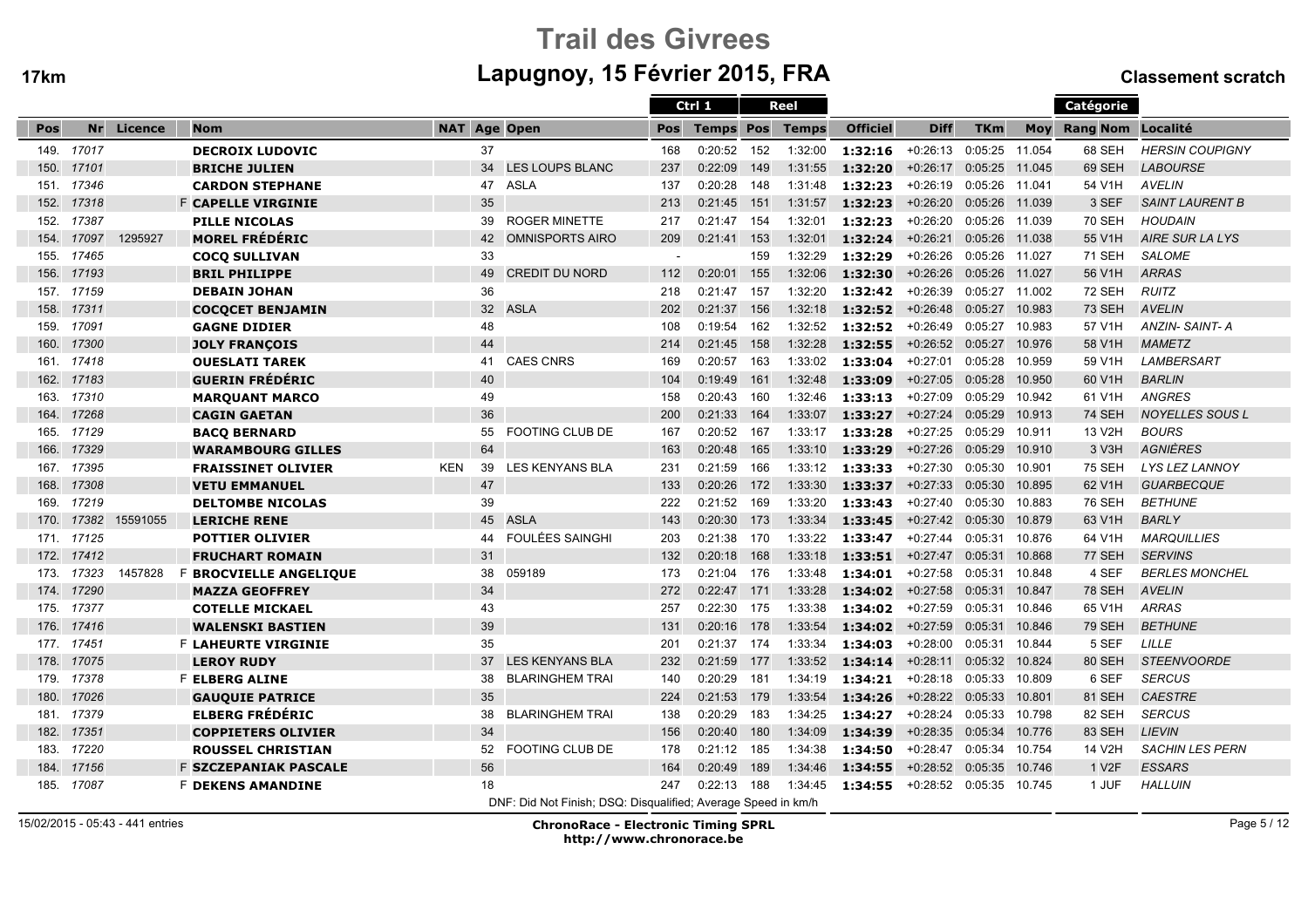# Trail des Givreesm Lapugnoy, 15 Février 2015, FRA Classement scratch

|      |            |            |                           |                     |                                                               |            | Ctrl 1           |     | Reel         |                                   |                    |            |        | <b>Catégorie</b>      |                        |
|------|------------|------------|---------------------------|---------------------|---------------------------------------------------------------|------------|------------------|-----|--------------|-----------------------------------|--------------------|------------|--------|-----------------------|------------------------|
| Pos  |            | Nr Licence | <b>Nom</b>                | <b>NAT Age Open</b> |                                                               | <b>Pos</b> | <b>Temps Pos</b> |     | <b>Temps</b> | <b>Officiel</b>                   | <b>Diff</b>        | <b>TKm</b> |        | Moy Rang Nom Localité |                        |
| 186. | 17037      |            | <b>LEROY FABIEN</b>       | 47                  |                                                               | 176        | 0:21:10          | 184 | 1:34:28      | $1:34:55$ +0:28:52                |                    | 0:05:35    | 10.745 | 66 V1H                | LIEVIN                 |
| 187. | 17364      |            | <b>OUSTLANT JULIEN</b>    | 33                  |                                                               | 150        | 0:20:36          | 182 | 1:34:24      | 1:34:58                           | $+0:28:55$         | 0:05:35    | 10.739 | 84 SEH                | <b>VERQUIN</b>         |
| 188. | 17180      |            | LANIEZ PHILIPPE           | 66                  | <b>FOOTING CLUB DE</b>                                        | 177        | 0:21:11          | 191 | 1:34:55      | 1:35:08                           | $+0.29:04$         | 0:05:35    | 10.722 | 4 V3H                 | <b>OSTREVILLE</b>      |
| 189. | 17006      | 1557402    | <b>BARTHLEN FRANCK</b>    | 44                  | <b>PLANETE RUNNING</b>                                        | 188        | 0:21:26          | 186 | 1:34:41      | 1:35:11                           | $+0.29:08$         | 0:05:35    | 10.715 | 67 V1H                | <b>MERICOURT</b>       |
| 190. | 17089      |            | <b>FROISSART XAVIER</b>   | 36                  |                                                               | 270        | 0:22:42          | 187 | 1:34:41      | 1:35:14                           | +0:29:10 0:05:36   |            | 10.710 | 85 SEH                | <b>BETHUNE</b>         |
| 191. | 17173      |            | <b>FLEURY MAXIME</b>      | 31                  | <b>LES BAUDETS</b>                                            | 122        | 0:20:11          | 193 | 1:35:09      | 1:35:15                           | $+0.29:12$ 0:05:36 |            | 10.707 | 86 SEH                | <b>HINGES</b>          |
| 192. | 17344      |            | <b>RICARDO DAVID</b>      | 39                  |                                                               | 166        | 0:20:49          | 190 | 1:34:54      | 1:35:20                           | $+0:29:17$         | 0:05:36    | 10.698 | 87 SEH                | <b>LECELLES</b>        |
| 193. | 17021      |            | <b>LETUFFE PATRICK</b>    | 49                  | <b>TOLATHLON</b>                                              | 125        | 0:20:14          | 194 | 1:35:11      | 1:35:23                           | $+0:29:20$         | 0:05:36    | 10.693 | 68 V1H                | <b>VERQUIN</b>         |
| 194. | 17342      |            | <b>LAFEUILLE MAXIME</b>   | 31                  |                                                               | 153        | 0:20:37          | 197 | 1:35:23      | 1:35:24                           | $+0.29:20$         | 0:05:36    | 10.691 | 88 SEH                | <b>AVION</b>           |
| 195. | 17001      |            | <b>BAUDE FRANCKY</b>      | 47                  |                                                               | 149        | 0:20:35          | 196 | 1:35:22      | 1:35:25                           | $+0:29:22$         | 0:05:36    | 10.688 | 69 V1H                | <b>THELUS</b>          |
| 196. | 17424      |            | <b>F DENIS LAURENCE</b>   | 46                  | <b>JOG'ABLAIN</b>                                             | 195        | 0:21:29          | 192 | 1:35:07      | 1:35:26                           | $+0:29:23$         | 0:05:36    | 10.686 | 8 V1F                 | <b>ABLAIN ST NAZAI</b> |
| 197. | 17355      |            | <b>PRUVOST CLAUDE</b>     | 47                  | <b>BLARINGHEM TRAI</b>                                        | 182        | 0:21:19          | 199 | 1:35:35      | 1:35:37                           | $+0:29:34$         | 0:05:37    | 10.666 | 70 V1H                | <b>RACQUINGHEM</b>     |
| 198. | 17338      |            | <b>F PRUVOST SOPHIE</b>   | 18                  | <b>BLARINGHEM TRAI</b>                                        | 184        | 0:21:19          | 198 | 1:35:35      | 1:35:38                           | $+0:29:34$         | 0:05:37    | 10.666 | 2 JUF                 | <b>RACQUINGHEM</b>     |
| 199. | 17221      |            | <b>BIALLAIS PATRICK</b>   | 53                  |                                                               | 230        | 0:21:56          | 195 | 1:35:11      | 1:35:45                           | $+0.29:42$         | 0:05:37    | 10.652 | 15 V2H                | <b>MONTBERNANCHON</b>  |
| 200. | 27454      | 740        | <b>VERLYCK THIBAUT</b>    | 36                  | <b>ARVE'NTURE</b>                                             | 196        | 0:21:30          | 201 | 1:35:37      | 1:35:53                           | +0:29:50           | 0:05:38    | 10.637 | 89 SEH                | <b>TOURCOING</b>       |
| 201. | 17314      |            | <b>LÉVIS JEROME</b>       | 34                  |                                                               | 246        | 0:22:12          | 200 | 1:35:35      | 1:35:59                           | $+0.29:56$         | 0:05:38    | 10.625 | <b>90 SEH</b>         | <b>BLERIOT PLAGE</b>   |
| 202. | 17261      |            | <b>PRANGER DANIEL</b>     | 44                  |                                                               | 207        | 0:21:40          | 202 | 1:35:45      | 1:36:04                           | $+0:30:00$         | 0:05:39    | 10.617 | 71 V1H                | <b>AVION</b>           |
| 203. | 17211      |            | <b>SEGERS DOMINIQUE</b>   | 38                  | <b>ASLA</b>                                                   | 174        | 0:21:07          | 206 | 1:36:04      | 1:36:13                           | $+0:30:10$         | 0:05:39    | 10.600 | 91 SEH                | <b>COMINES</b>         |
| 204. | 17245      |            | <b>COUVREUR BENOIT</b>    | 37                  |                                                               | 266        | 0:22:37          | 205 | 1:36:04      | 1:36:16                           | $+0:30:12$ 0:05:39 |            | 10.595 | 92 SEH                | LAPUGNOY               |
| 205. | 17197      |            | <b>THOBOIS GUILLAUME</b>  | 30                  |                                                               | 116        | 0:20:04          | 209 | 1:36:15      | 1:36:18                           | $+0:30:15$         | 0:05:39    | 10.591 | 93 SEH                | <b>SOUCHEZ</b>         |
| 206. | 17410      | A66544C    | <b>GUITARD FRANCOIS</b>   | 36                  | <b>LES BAUDETS</b>                                            | 127        | 0:20:15          | 210 | 1:36:16      | 1:36:20                           | +0:30:16           | 0:05:40    | 10.588 | 94 SEH                | <b>MONT BERNANCHON</b> |
| 207. | 17218      |            | <b>HERMANT CHRISTOPHE</b> | 39                  |                                                               | 300        | 0:23:14          | 204 | 1:35:58      | 1:36:22                           | $+0:30:19$         | 0:05:40    | 10.583 | 95 SEH                | <b>ANGRES</b>          |
| 208. | 17413      |            | <b>MIELCAREK DIDIER</b>   | 54                  |                                                               | 263        | 0:22:34          | 203 | 1:35:55      | 1:36:36                           | $+0:30:32$ 0:05:40 |            | 10.559 | 16 V2H                | <b>ANZIN SAINT AUB</b> |
| 209. | 17397      |            | <b>LUCAS PHILIPPE</b>     | 58                  |                                                               | 342        | 0:23:52          | 207 | 1:36:06      | 1:36:36                           | $+0:30:33$         | 0:05:40    | 10.558 | 17 V2H                | <b>HAUCOURT</b>        |
| 210. | 17369      |            | <b>LE DANOIS HENRI</b>    | 26                  |                                                               | 316        | 0:23:26          | 208 | 1:36:14      | 1:36:55                           | $+0:30:51$         | 0:05:42    | 10.524 | 96 SEH                | <b>LAMBERSART</b>      |
| 211. | 17358      |            | <b>DELATTRE YANNICK</b>   | 27                  |                                                               | 320        | 0:23:27          | 211 | 1:36:19      | 1:36:59                           | $+0:30:56$         | 0:05:42    | 10.516 | 97 SEH                | LILLE                  |
| 212. | 17345      |            | <b>VANIET SAMUEL</b>      | 28                  |                                                               | 265        | 0:22:35          | 212 | 1:36:31      | 1:37:01                           | $+0:30:58$         | 0:05:42    | 10.512 | 98 SEH                | <b>CAMBRIN</b>         |
| 213. | 17359      |            | <b>CAPPELAERE LAURENT</b> | 38                  |                                                               | 267        | 0:22:37          | 213 | 1:36:35      | 1:37:04                           | $+0:31:01$         | 0:05:42    | 10.507 | <b>99 SEH</b>         | <b>LINSELLES</b>       |
|      | 214. 17241 |            | <b>LAVERSIN MAXENCE</b>   | 28                  |                                                               | 152        | 0:20:36          | 217 | 1:37:05      | 1:37:13                           | +0:31:10           | 0:05:43    | 10.491 | 100 SEH               | <b>ISBERGUES</b>       |
| 215. | 17215      |            | <b>DEVAUX DAVID</b>       | 37                  |                                                               | 165        | 0:20:49          | 220 | 1:37:11      | 1:37:14                           | $+0:31:10$         | 0:05:43    | 10.490 | 101 SEH               | <b>FICHEUX</b>         |
| 216. | 17357      |            | <b>VASSEUR CYRIL</b>      | 26                  |                                                               | 319        | 0:23:26          | 214 | 1:36:37      | <b>1:37:17</b> $+0:31:14$ 0:05:43 |                    |            | 10.483 | <b>102 SEH</b>        | LILLE                  |
| 217. | 17407      |            | <b>GRAVE XAVIER</b>       | 42                  |                                                               | 244        | $0:22:12$ 215    |     | 1:36:56      | 1:37:19                           | $+0:31:16$         | 0:05:43    | 10.480 | 72 V1H                | <b>ALLOUAGNE</b>       |
| 218. | 17315      |            | <b>PEREIRA PATRICK</b>    | 31                  |                                                               | 242        | 0:22:11          | 216 | 1:37:01      | 1:37:25                           | $+0:31:22$ 0:05:43 |            | 10.470 | 103 SEH               | <b>HAILLICOURT</b>     |
| 219. | 17133      | 1547710    | <b>DIERYCK DOMINIQUE</b>  | 27                  | AS CULTURELLE A                                               | 128        | 0:20:15          | 222 | 1:37:27      | 1:37:29                           | $+0:31:25$         | 0:05:44    | 10.463 | <b>104 SEH</b>        | <b>LOZINGHEM</b>       |
| 220. | 17223      |            | <b>LECOCO MATHIEU</b>     | 40                  |                                                               | 161        | 0:20:44          | 223 | 1:37:28      | 1:37:31                           | $+0:31:28$         | 0:05:44    | 10.459 | 73 V1H                | <b>BÉTHUNE</b>         |
| 221. | 17281      |            | <b>SKRZYPCZYK OLIVIER</b> | 45                  |                                                               | 194        | 0:21:28          | 218 | 1:37:06      | 1:37:34                           | $+0:31:31$         | 0:05:44    | 10.454 | 74 V1H                | <b>FOUQUEREUIL</b>     |
|      | 222. 17334 |            | <b>DEVEYER CLÉMENT</b>    | 20                  |                                                               | 193        | 0:21:28          | 221 | 1:37:25      | $1:37:37$ $+0:31:34$              |                    | 0:05:44    | 10.447 | 3 ESH                 | <b>LILLERS</b>         |
|      |            |            |                           |                     | DNF: Did Not Finish; DSQ: Disqualified; Average Speed in km/h |            |                  |     |              |                                   |                    |            |        |                       |                        |

15/02/2015 - 05:43 - 441 entries

ChronoRace - Electronic Timing SPRL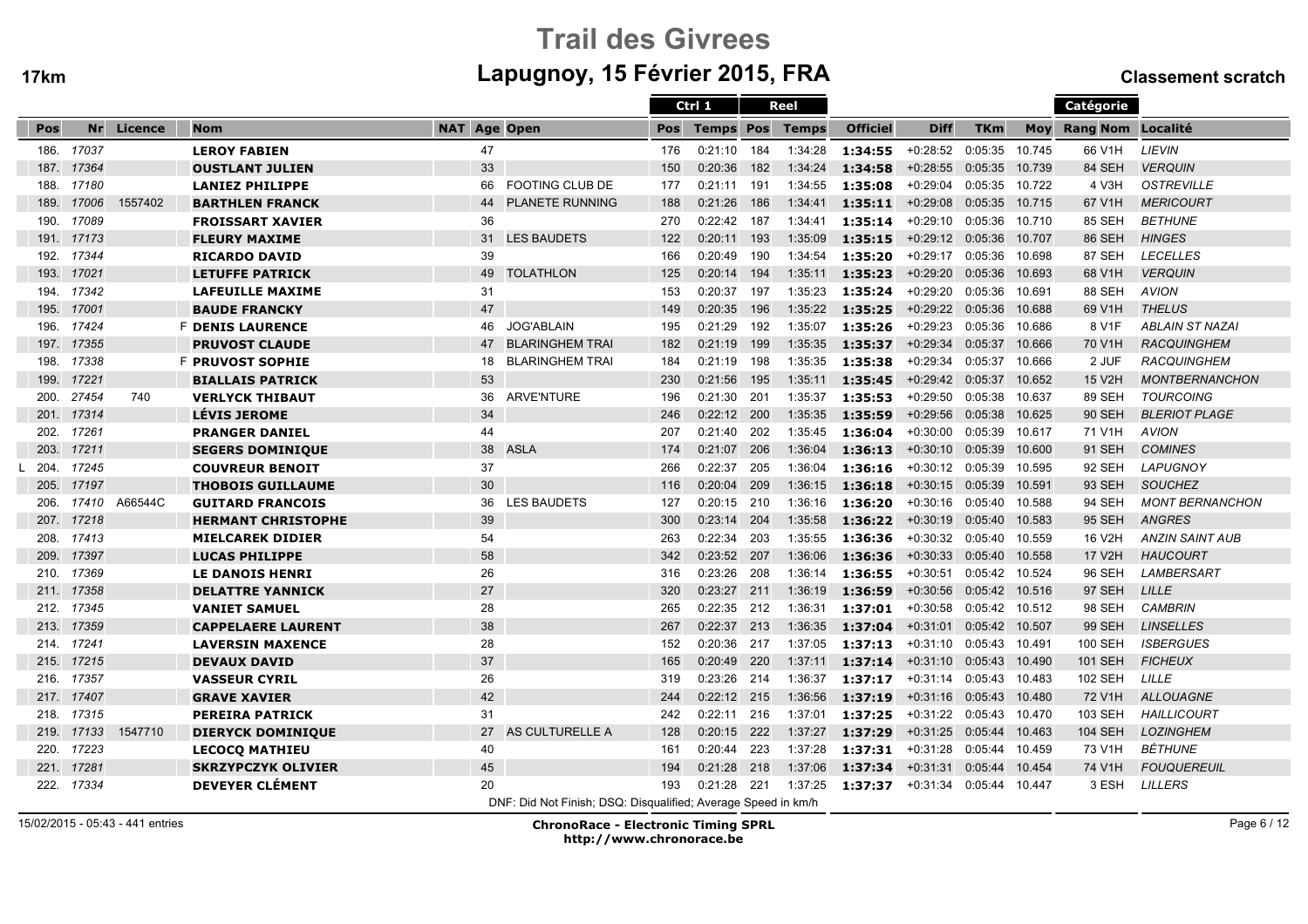# Trail des Givreesm Lapugnoy, 15 Février 2015, FRA Classement scratch

|      |       |         |                             |                                                               |     | Ctrl 1           |     | Reel         |                 |                         |                |            | Catégorie          |                        |
|------|-------|---------|-----------------------------|---------------------------------------------------------------|-----|------------------|-----|--------------|-----------------|-------------------------|----------------|------------|--------------------|------------------------|
| Pos  | Nr    | Licence | <b>Nom</b>                  | <b>Age Open</b><br><b>NAT</b>                                 | Pos | <b>Temps Pos</b> |     | <b>Temps</b> | <b>Officiel</b> | <b>Diff</b>             | <b>TKm</b>     | <b>Mov</b> | Rang Nom Localité  |                        |
| 223. | 17242 |         | <b>BOUMAZA HOCINE</b>       | 36                                                            | 258 | 0:22:32          | 219 | 1:37:11      | 1:37:39         | $+0:31:36$              | 0:05:44        | 10.444     | <b>105 SEH</b>     | <b>LIBERCOURT</b>      |
| 224. | 17111 |         | <b>BOYER YANN</b>           | 38                                                            | 146 | 0:20:31          | 224 | 1:38:03      | 1:38:08         | $+0:32:04$              | 0:05:46        | 10.394     | 106 SEH            | <b>GUARBECQUE</b>      |
| 225. | 17271 |         | <b>LOCQUET FREDDY</b>       | 43                                                            | 253 | 0:22:26          | 227 | 1:38:08      | 1:38:17         | $+0:32:14$              | 0:05:46        | 10.377     | 75 V1H             | <b>HERSIN COUPIGNY</b> |
| 226. | 17106 |         | F BÉLOTTI STÉPHANIE         | <b>ASLA</b><br>40                                             | 227 | 0:21:55          | 228 | 1:38:08      | 1:38:19         | $+0:32:16$              | 0:05:47        | 10.373     | 9 V <sub>1</sub> F | <b>WAVRECHAIN SOUS</b> |
| 227. | 17082 |         | <b>F CAPLIEZ LAURENCE</b>   | <b>ASLA</b><br>39                                             | 210 | 0:21:41          | 233 | 1:38:12      | 1:38:20         | +0:32:16                | 0:05:47 10.373 |            | 7 SEF              | ECOURT ST QUENT        |
| 228. | 17294 |         | <b>TRUFFAUT MAXIME</b>      | 38                                                            | 212 | 0:21:45          | 226 | 1:38:08      | 1:38:20         | +0:32:17 0:05:47 10.372 |                |            | <b>107 SEH</b>     | <b>VAUDRICOURT</b>     |
| 229. | 17206 |         | F DUBOIS HÉLÈNE             | 34                                                            | 205 | 0:21:39          | 234 | 1:38:18      | 1:38:22         | $+0:32:19$              | 0:05:47        | 10.368     | 8 SEF              | <b>HINGES</b>          |
| 230. | 27342 |         | <b>VERLYCK THIERRY</b>      | <b>VTT EKOI PAYS D</b><br>54                                  | 199 | 0:21:32          | 231 | 1:38:12      | 1:38:27         | $+0:32:24$              | 0:05:47        | 10.360     | 18 V2H             | <b>LESQUIN</b>         |
| 231. | 17441 |         | <b>HOCHART THIERRY</b>      | 56                                                            | 198 | 0:21:31          | 230 | 1:38:12      | 1:38:27         | $+0:32:24$              | 0:05:47        | 10.359     | 19 V2H             | <b>TOUFFLERS</b>       |
| 232. | 17234 |         | <b>DEHARTE JOËL</b>         | 64                                                            | 254 | 0:22:27          | 225 | 1:38:07      | 1:38:34         | $+0:32:31$              | 0:05:47        | 10.347     | 5 V3H              | <b>NEUVILLE SAINT</b>  |
| 233. | 17316 |         | <b>F HANNOTEL NATHALIE</b>  | <b>ASUD</b><br>44                                             | 240 | 0:22:10          | 229 | 1:38:09      | 1:38:34         | $+0:32:31$              | 0:05:47 10.347 |            | 10 V1F             | <b>ENGUINEGATTE</b>    |
| 234. | 17025 | 1544255 | <b>LEBRUN LUDOVIC</b>       | <b>PLANETE RUNNING</b><br>44                                  | 190 | 0:21:27          | 232 | 1:38:12      | 1:38:42         | $+0:32:39$              | 0:05:48        | 10.333     | 76 V1H             | <b>VIOLAINES</b>       |
| 235. | 17119 |         | <b>LEFEBVRE FRÉDÉRIC</b>    | 46                                                            | 261 | 0:22:33          | 236 | 1:38:40      | 1:38:50         | $+0:32:47$              | 0:05:48        | 10.319     | 77 V1H             | <b>BÉTHUNE</b>         |
| 236. | 17443 |         | <b>LEFRANCO REMI</b>        | <b>LES COUREURS DU</b><br>49                                  | 241 | 0:22:10          | 237 | 1:38:45      | 1:39:12         | $+0:33:08$              | 0:05:50        | 10.282     | 78 V1H             | <b>LABOURSE</b>        |
| 237. | 17384 |         | <b>BAYART FLAVIEN</b>       | 31                                                            | 306 | 0:23:18          | 235 | 1:38:36      | 1:39:13         | $+0:33:09$              | 0:05:50        | 10.280     | <b>108 SEH</b>     | <b>LABEUVRIÈRE</b>     |
| 238. | 17153 |         | <b>GEVAERT PATRICK</b>      | 53 ASLA                                                       | 157 | 0:20:41          | 243 | 1:39:13      | 1:39:23         | $+0:33:19$              | 0:05:50        | 10.263     | 20 V2H             | LYS-LEZ-LANNOY         |
| 239. | 17297 |         | F LAVERSIN MÉLANIE          | <b>COURIR A MERVIL</b><br>35                                  | 225 | 0:21:54          | 241 | 1:39:09      | 1:39:26         | $+0:33:23$              | 0:05:50 10.258 |            | 9 SEF              | <b>MERVILLE</b>        |
| 240. | 17332 |         | <b>DELEPIERRE FLORENT</b>   | 29                                                            | 314 | 0:23:24          | 238 | 1:38:53      | 1:39:29         | $+0:33:26$              | 0:05:51        | 10.251     | <b>109 SEH</b>     | <b>PANNES</b>          |
| 241. | 17019 |         | <b>PRUVOST MICHEL</b>       | 40                                                            | 309 | 0:23:21          | 249 | 1:39:38      | 1:39:38         | $+0:33:35$              | 0:05:51        | 10.237     | 79 V1H             | <b>HINGES</b>          |
| 242. | 17122 |         | <b>LERICQUE PHILIPPE</b>    | 47                                                            | 310 | 0:23:21          | 250 | 1:39:38      | 1:39:38         | $+0:33:35$              | 0:05:51        | 10.237     | 80 V1H             | <b>ANNEZIN</b>         |
| 243. | 17067 |         | <b>DHAINE DAVID</b>         | 45                                                            | 187 | 0:21:26          | 252 | 1:39:42      | 1:39:43         | $+0:33:39$              | 0:05:51        | 10.229     | 81 V1H             | <b>ALLOUAGNE</b>       |
| 244. | 17164 |         | <b>LEGRAND MAXIME</b>       | 32                                                            | 315 | 0:23:25          | 240 | 1:39:08      | 1:39:43         | $+0:33:40$              | 0:05:51        | 10.228     | <b>110 SEH</b>     | AMES                   |
| 245. | 17237 |         | <b>F COTTREZ NATHALIE</b>   | 40                                                            | 350 | 0:23:59          | 246 | 1:39:31      | 1:39:43         | $+0:33:40$              | 0:05:51        | 10.228     | 11 V1F             | <b>SAINT VENANT</b>    |
| 246. | 17163 |         | <b>FRANEK YOHANN</b>        | 30                                                            | 295 | 0:23:11          | 239 | 1:39:08      | 1:39:44         | $+0:33:40$              | 0:05:52        | 10.227     | <b>111 SEH</b>     | <b>MAISNIL LES RUI</b> |
| 247. | 17059 | 1458918 | <b>DEFRANCE PATRICK</b>     | 46<br><b>PLANETE RUNNING</b>                                  | 228 | 0:21:56          | 248 | 1:39:33      | 1:39:45         | $+0:33:41$              | 0:05:52 10.225 |            | 82 V1H             | <b>SAVY BERLETTE</b>   |
| 248. | 17299 |         | <b>LAZAREK JORDAN</b>       | 29                                                            | 304 | 0:23:17          | 242 | 1:39:11      | 1:39:48         | $+0:33:45$              | 0:05:52        | 10.219     | <b>112 SEH</b>     | <b>BRUAY LA BUISSI</b> |
| 249. | 17216 |         | <b>HENNEBERT EMMANUEL</b>   | LES FOULÉES SAI<br>44                                         | 236 | 0:22:09          | 245 | 1:39:25      | 1:39:50         | $+0:33:47$              | 0:05:52 10.216 |            | 83 V1H             | <b>SAINGHIN EN WEP</b> |
| 250. | 17436 |         | <b>DHÉDIN LUDOVIC</b>       | 36                                                            | 296 | 0:23:12          | 247 | 1:39:32      | 1:39:55         | $+0:33:52$              | 0:05:52        | 10.207     | <b>113 SEH</b>     | <b>FOUQUEREUIL</b>     |
| 251. | 27472 | 1546778 | <b>F MERLIN SIDONIE</b>     | 42                                                            |     |                  | 244 | 1:39:15      | 1:39:58         | $+0:33:55$              | 0:05:52        | 10.202     | 12 V1F             | <b>HALLUIN</b>         |
| 252. | 17032 |         | <b>CRENLEUX VINCENT</b>     | <b>JOG'ABLAIN</b><br>45                                       | 256 | 0:22:29          | 251 | 1:39:40      | 1:40:04         | $+0:34:01$              | 0:05:53        | 10.192     | 84 V1H             | <b>BAILLEUL SIRE B</b> |
| 253. | 17367 |         | <b>VERAGUE DAMIEN</b>       | 36<br><b>BAUDETS VTT</b>                                      | 220 | 0:21:48          | 257 | 1:40:04      | 1:40:09         | $+0:34:06$              | 0:05:53        | 10.183     | <b>114 SEH</b>     | <b>HAZEBROUCK</b>      |
| 254. | 17120 |         | <b>F PONLEVE DEBORAH</b>    | 30                                                            | 185 | 0:21:23          | 260 | 1:40:11      | 1:40:11         | $+0:34:08$              | 0:05:53        | 10.181     | <b>10 SEF</b>      | LILLE                  |
| 255. | 17324 |         | <b>PRINCE PATRICK</b>       | 43<br><b>COACH SPORT SAN</b>                                  | 186 | 0:21:25          | 253 | 1:39:53      | 1:40:12         | $+0:34:09$              | 0:05:53        | 10.179     | 85 V1H             | <b>HENIN BEAUMONT</b>  |
| 256. | 17303 |         | <b>BONNEAUD MATHIEU</b>     | 35                                                            | 215 | 0:21:46          | 258 | 1:40:07      | 1:40:13         | $+0:34:10$              | 0:05:53        | 10.177     | <b>115 SEH</b>     | <b>WASQUEHAL</b>       |
| 257. | 17057 |         | <b>DELATTRE JEAN PIERRE</b> | 59                                                            | 221 | 0:21:50          | 259 | 1:40:08      | 1:40:22         | $+0:34:19$              | 0:05:54        | 10.162     | 21 V2H             | <b>GAUCHIN LE GAL</b>  |
| 258. | 17456 |         | <b>CAILLIERET ROMAIN</b>    | 19                                                            | 276 | 0:22:55          | 254 | 1:39:57      | 1:40:27         | $+0:34:24$              | 0:05:54        | 10.154     | 4 JUH              | <b>BARLIN</b>          |
| 259. | 17035 |         | <b>OBRY FREDERIC</b>        | 41                                                            | 278 | 0:22:57          | 256 | 1:40:00      | 1:40:28         | $+0:34:24$              | 0:05:54        | 10.152     | 86 V1H             | <b>BRUAY LABUISSIE</b> |
|      |       |         |                             | DNF: Did Not Finish; DSQ: Disqualified; Average Speed in km/h |     |                  |     |              |                 |                         |                |            |                    |                        |

15/02/2015 - 05:43 - 441 entries

ChronoRace - Electronic Timing SPRL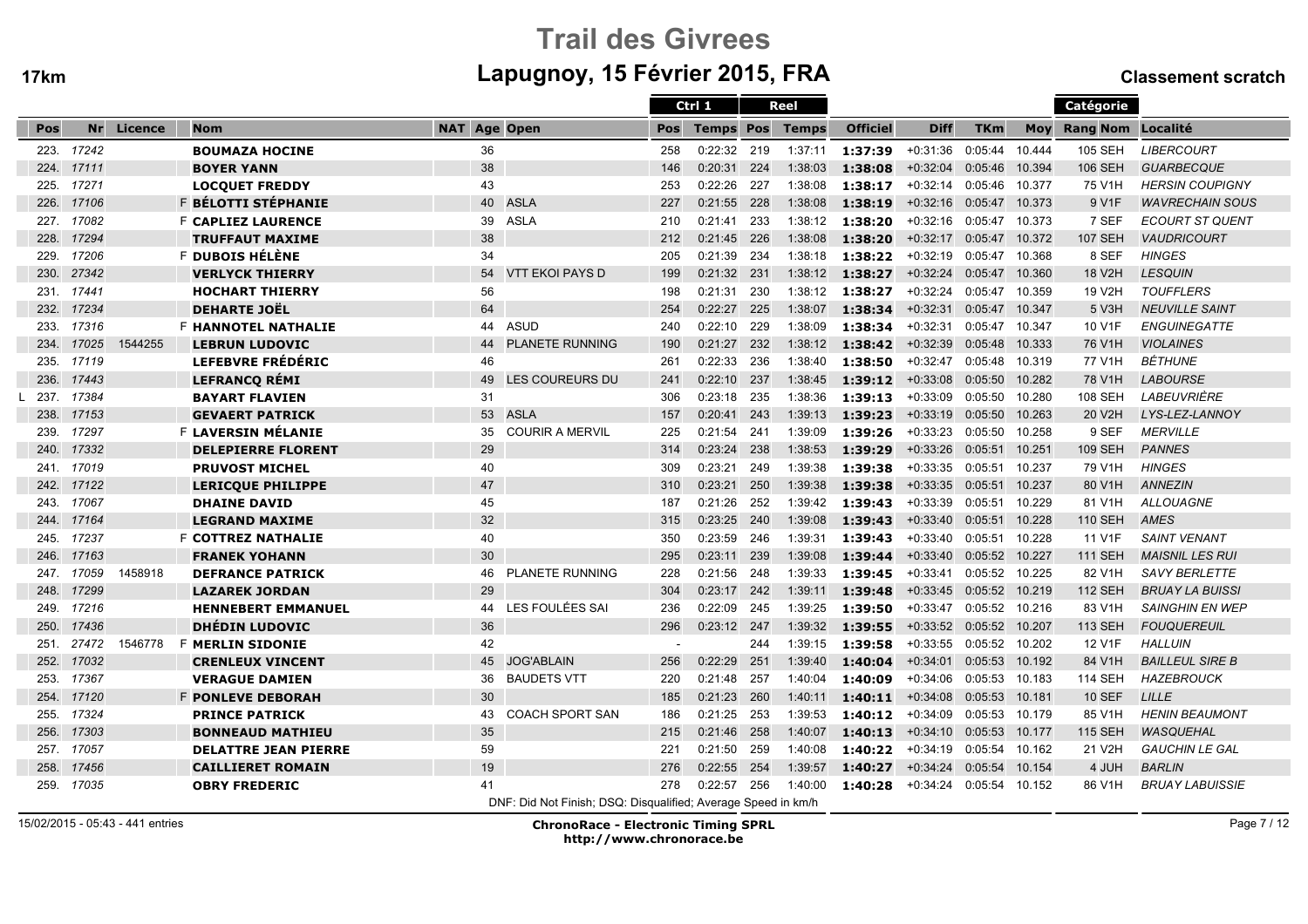# Trail des Givreesm Lapugnoy, 15 Février 2015, FRA Classement scratch

|      |       |          |                              |                     |                                                               |            | Ctrl 1           |     | Reel         |                 |             |            |        | Catégorie             |                        |
|------|-------|----------|------------------------------|---------------------|---------------------------------------------------------------|------------|------------------|-----|--------------|-----------------|-------------|------------|--------|-----------------------|------------------------|
| Pos  | Nr    | Licence  | <b>Nom</b>                   | <b>NAT Age Open</b> |                                                               | <b>Pos</b> | <b>Temps Pos</b> |     | <b>Temps</b> | <b>Officiel</b> | <b>Diff</b> | <b>TKm</b> |        | Moy Rang Nom Localité |                        |
| 260. | 17452 |          | <b>LIGNIER PATRICK</b>       | 60                  |                                                               | 255        | 0:22:28          | 261 | 1:40:13      | 1:40:28         | +0:34:25    | 0:05:54    | 10.152 | 6 V3H                 | <b>HINGES</b>          |
| 261. | 17298 |          | <b>GONZALEZ JOSE</b>         |                     | 52 FAW                                                        | 273        | 0:22:48          | 255 | 1:39:58      | 1:40:33         | $+0:34:29$  | 0:05:54    | 10.144 | 22 V2H                | <b>WASQUEHAL</b>       |
| 262. | 17391 |          | <b>F DURIEZ AUDREY</b>       | 38                  |                                                               | 223        | 0:21:53          | 268 | 1:40:47      | 1:40:55         | $+0:34:52$  | 0:05:56    | 10.106 | <b>11 SEF</b>         | <b>VILLENEUVE D AS</b> |
| 263. | 17254 |          | <b>LELEU OLIVIER</b>         | 45                  |                                                               | 172        | 0:21:02          | 266 | 1:40:42      | 1:40:59         | $+0:34:56$  | 0:05:56    | 10.100 | 87 V1H                | <b>SAILLY LABOURSE</b> |
| 264. | 17381 |          | <b>JAZDZEWKI MATHIEU</b>     | 33                  |                                                               | 285        | 0:23:06          | 263 | 1:40:29      | 1:41:00         | $+0:34:56$  | 0:05:56    | 10.099 | 116 SEH               | <b>LILLERS</b>         |
| 265. | 17363 | 1033617  | <b>JUDE FRANCESCO</b>        | 39                  | <b>SERVINS ATHLETI</b>                                        | 286        | 0:23:07          | 264 | 1:40:31      | 1:41:00         | $+0:34:57$  | 0:05:56    | 10.098 | <b>117 SEH</b>        | <b>BETHUNE</b>         |
| 266. | 17284 |          | <b>BOUILLON HUGO</b>         | 27                  |                                                               | 245        | 0:22:12          | 271 | 1:40:53      | 1:41:04         | $+0:35:00$  | 0:05:56    | 10.092 | 118 SEH               | <b>HALLUIN</b>         |
| 267. | 17232 |          | <b>LECOCO MARTIAL</b>        | 38                  |                                                               | 274        | 0:22:49          | 265 | 1:40:32      | 1:41:06         | $+0:35:02$  | 0:05:56    | 10.089 | <b>119 SEH</b>        | <b>LILLERS</b>         |
| 268. | 17295 |          | <b>CAZE SÉBASTIEN</b>        | 34                  |                                                               | 329        | 0:23:36          | 267 | 1:40:47      | 1:41:09         | $+0:35:06$  | 0:05:57    | 10.082 | 120 SEH               | <b>HELESMES</b>        |
| 269. | 17171 |          | <b>OUETIEZ CHRISTOPHE</b>    | 42                  |                                                               | 312        | 0:23:23          | 272 | 1:41:11      | 1:41:11         | $+0:35:07$  | 0:05:57    | 10.081 | 88 V1H                | <b>HINGES</b>          |
| 270. | 17287 |          | <b>CAUCHY SÉBASTIEN</b>      | 37                  |                                                               | 332        | 0:23:37          | 270 | 1:40:51      | 1:41:13         | $+0:35:10$  | 0:05:57    | 10.076 | <b>121 SEH</b>        | LABEUVRIÈRE            |
| 271. | 17131 |          | <b>DEBAERE SÉBASTIEN</b>     | 39                  |                                                               | 243        | 0:22:11          | 269 | 1:40:49      | 1:41:14         | $+0:35:11$  | 0:05:57    | 10.074 | <b>122 SEH</b>        | <b>LAPUGNOY</b>        |
| 272. | 17282 |          | <b>DELIERS LAURENT</b>       | 46                  |                                                               | 216        | 0:21:46          | 277 | 1:41:18      | 1:41:26         | $+0:35:22$  | 0:05:58    | 10.056 | 89 V1H                | <b>GOUY SERVINS</b>    |
| 273. | 17077 | 10629350 | <b>MARESCAUX AURELIEN</b>    | 33                  | <b>CLARENCE VTT</b>                                           | 259        | 0:22:32          | 275 | 1:41:12      | 1:41:26         | $+0:35:23$  | 0:05:58    | 10.054 | <b>123 SEH</b>        | <b>LAPUGNOY</b>        |
| 274. | 17058 |          | <b>F SMAGGHE MURIEL</b>      | 51                  | LES COP1DABORD                                                | 282        | 0:23:04          | 274 | 1:41:12      | 1:41:30         | $+0:35:27$  | 0:05:58    | 10.049 | 2 V <sub>2</sub> F    | <b>HOYMILLE</b>        |
| 275. | 17071 |          | <b>DELORRIER BERNARD</b>     | 50                  | LES COP1 D'ABOR                                               | 284        | 0:23:05          | 276 | 1:41:13      | 1:41:30         | $+0:35:27$  | 0:05:58    | 10.048 | 23 V2H                | <b>HOYMILLE</b>        |
| 276. | 17116 |          | <b>DUQUENNOY JC</b>          | 44                  | LES FOULÉES SAI                                               | 326        | 0:23:34          | 273 | 1:41:11      | 1:41:35         | $+0:35:31$  | 0:05:58    | 10.041 | 90 V1H                | <b>SAINGHIN EN WEP</b> |
| 277. | 17248 |          | <b>DECROIX DAVID</b>         | 32                  |                                                               | 189        | 0:21:26          | 281 | 1:41:27      | 1:41:43         | $+0:35:40$  | 0:05:59    | 10.027 | <b>124 SEH</b>        | <b>HERSIN COUPIGNY</b> |
| 278. | 27521 |          | <b>AVINES LAURENT</b>        | 46                  |                                                               | 226        | 0:21:54          | 280 | 1:41:27      | 1:41:43         | $+0:35:40$  | 0:05:59    | 10.026 | 91 V1H                | <b>LENS</b>            |
| 279. | 17304 | A66535C  | <b>TURLURE VINCENT</b>       | 38                  | <b>LES BAUDETS</b>                                            | 260        | 0:22:33          | 287 | 1:41:44      | 1:41:44         | $+0:35:40$  | 0:05:59    | 10.026 | <b>125 SEH</b>        | <b>HAM EN ARTOIS</b>   |
| 280. | 17192 |          | <b>F BONARD RINGO KARINE</b> | 44                  | <b>CREDIT DU NORD</b>                                         | 323        | 0:23:30          | 278 | 1:41:21      | 1:41:47         | $+0:35:44$  | 0:05:59    | 10.021 | 13 V1F                | <b>ARRAS</b>           |
| 281. | 17190 |          | <b>LESIEUR SEBASTIEN</b>     | 33                  | <b>CREDIT DU NORD</b>                                         | 325        | 0:23:30          | 279 | 1:41:21      | 1:41:47         | $+0:35:44$  | 0:05:59    | 10.020 | <b>126 SEH</b>        | <b>ARRAS</b>           |
| 282. | 17013 |          | <b>PRATO SEBASTIEN</b>       | 35                  |                                                               | 289        | 0:23:08          | 283 | 1:41:30      | 1:41:51         | $+0:35:48$  | 0:05:59    | 10.013 | <b>127 SEH</b>        | <b>BARLIN</b>          |
| 283. | 17010 |          | <b>CADEZ FREDERIC</b>        | 40                  |                                                               | 287        | 0:23:07          | 282 | 1:41:30      | 1:41:51         | $+0:35:48$  | 0:05:59    | 10.013 | 92 V1H                | <b>LIEVIN</b>          |
| 284. | 17368 |          | <b>F LOUCHART SYLVIE</b>     | 41                  | <b>LES COUREURS DU</b>                                        | 264        | 0:22:35          | 285 | 1:41:32      | 1:41:56         | $+0:35:53$  | 0:05:59    | 10.006 | 14 V1F                | <b>ANNEQUIN</b>        |
| 285. | 17325 |          | F CHALABI SANDRA LOUISA      | 42                  |                                                               | 249        | 0:22:17          | 286 | 1:41:42      | 1:42:03         | $+0:35:59$  | 0:06:00    | 9.995  | 15 V1F                | <b>ARRAS</b>           |
| 286. | 17283 |          | <b>PRUVOST SÉBASTIEN</b>     | 23                  |                                                               | 349        | 0:23:57          | 284 | 1:41:31      | 1:42:12         | $+0.36:09$  | 0:06:00    | 9.979  | <b>128 SEH</b>        | <b>FLEURY</b>          |
| 287. | 17086 |          | <b>F BUCHER CLAUDIE</b>      | 42                  |                                                               | 234        | 0:22:02          | 292 | 1:42:28      | 1:42:29         | $+0:36:25$  | 0:06:01    | 9.952  | 16 V1F                | <b>BREMES</b>          |
| 288. | 17108 | 1414452  | <b>BUCHER ERIC</b>           | 44                  | <b>PATRIOTE CROSS</b>                                         | 233        | 0:22:01          | 291 | 1:42:28      | 1:42:29         | $+0:36:25$  | 0:06:01    | 9.952  | 93 V1H                | <b>BREMES</b>          |
| 289. | 17236 |          | <b>GRAVELEINE PASCAL</b>     | 52                  |                                                               | 262        | 0:22:34          | 288 | 1:42:08      | 1:42:35         | $+0:36:32$  | 0:06:02    | 9.942  | 24 V2H                | <b>BEUVRY</b>          |
| 290. | 17140 |          | <b>PONCHEL FRÉDÉRIC</b>      | 42                  |                                                               | 238        | 0:22:09          | 290 | 1:42:24      | 1:42:38         | $+0:36:35$  | 0:06:02    | 9.937  | 94 V1H                | <b>LILLERS</b>         |
| 291. | 17432 |          | <b>LEVE DAVID</b>            | 46                  |                                                               | 275        | 0:22:49          | 289 | 1:42:20      | 1:42:43         | $+0:36:39$  | 0:06:02    | 9.930  | 95 V1H                | WARLUZEL               |
| 292. | 17460 |          | <b>LEFEBVRE FABIEN</b>       | 41                  |                                                               | 324        | 0:23:30          | 293 | 1:42:28      | 1:42:55         | $+0:36:51$  | 0:06:03    | 9.911  | 96 V1H                | LAMBERSART             |
| 293. | 17276 |          | <b>GAIN MANUEL</b>           | 35                  |                                                               | 290        | 0:23:09          | 295 | 1:42:38      | 1:42:55         | $+0:36:52$  | 0:06:03    | 9.910  | <b>129 SEH</b>        | <b>SIN LE NOBLE</b>    |
| 294. | 17098 |          | <b>F ROGEZ MARIE</b>         | 32                  | <b>COURIR A SAINT</b>                                         | 344        | 0:23:54          | 294 | 1:42:36      | 1:42:57         | $+0:36:54$  | 0:06:03    | 9.906  | <b>12 SEF</b>         | <b>VANNES</b>          |
| 295. | 17051 |          | <b>LANGE DAVID</b>           | 41                  |                                                               | 268        | 0:22:38          | 297 | 1:42:50      | 1:43:01         | $+0:36:57$  | 0:06:03    | 9.901  | 97 V1H                | <b>REBREUVE RANCHI</b> |
| 296. | 17313 |          | <b>F LAUWERS VIRGINIE</b>    | 44                  |                                                               | 321        | 0:23:27          | 296 | 1:42:45      | 1:43:12         | +0:37:09    | 0:06:04    | 9.883  | 17 V1F                | <b>ESTAIRES</b>        |
|      |       |          |                              |                     | DNF: Did Not Finish; DSQ: Disqualified; Average Speed in km/h |            |                  |     |              |                 |             |            |        |                       |                        |

15/02/2015 - 05:43 - 441 entries

ChronoRace - Electronic Timing SPRL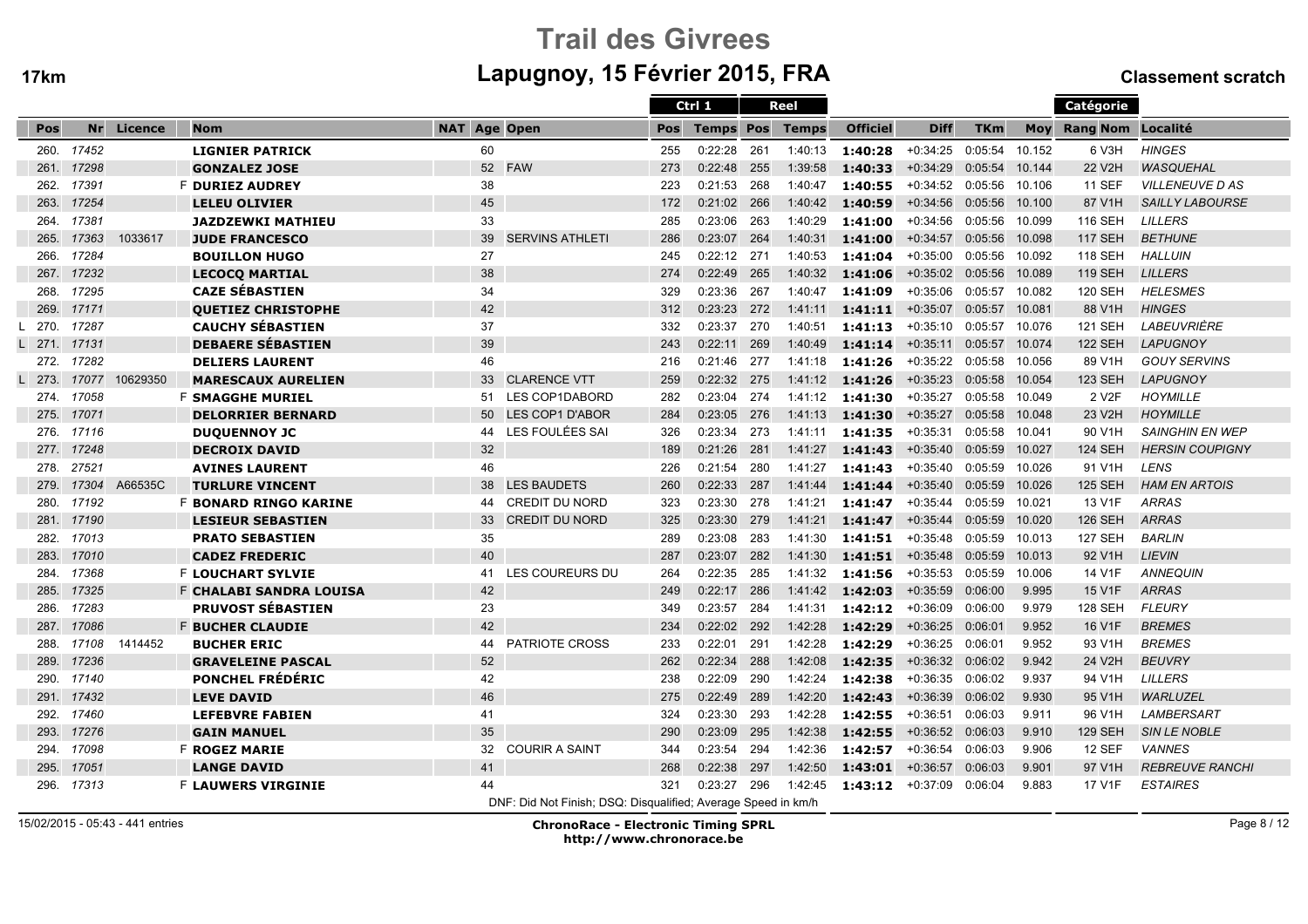# Trail des Givreesm Lapugnoy, 15 Février 2015, FRA Classement scratch

|      |       |         |                                |                     |                                                               |            | Ctrl 1           |     | <b>Reel</b>  |                 |                    |            |       | Catégorie             |                        |
|------|-------|---------|--------------------------------|---------------------|---------------------------------------------------------------|------------|------------------|-----|--------------|-----------------|--------------------|------------|-------|-----------------------|------------------------|
| Pos  | Nr    | Licence | <b>Nom</b>                     | <b>NAT Age Open</b> |                                                               | <b>Pos</b> | <b>Temps Pos</b> |     | <b>Temps</b> | <b>Officiel</b> | <b>Diff</b>        | <b>TKm</b> |       | Moy Rang Nom Localité |                        |
| 297. | 17092 |         | <b>F GAGNE SANDRINE</b>        | 41                  |                                                               | 251        | 0:22:17          | 303 | 1:43:17      | 1:43:18         | +0:37:15           | 0:06:04    | 9.873 | 18 V1F                | <b>BREMES</b>          |
| 298. | 17093 |         | <b>GAGNE OLIVIER</b>           | 41                  |                                                               | 250        | 0:22:17          | 302 | 1:43:16      | 1:43:18         | $+0:37:15$         | 0:06:04    | 9.873 | 98 V1H                | <b>BREMES</b>          |
| 299. | 17074 |         | <b>VILLETTE FRANCIS</b>        | 53                  |                                                               | 303        | 0:23:17          | 300 | 1:43:11      | 1:43:27         | $+0:37:24$         | 0:06:05    | 9.858 | 25 V2H                | <b>MÉRICOURT</b>       |
| 300. | 17209 |         | <b>TAFFIN JULIEN</b>           | 30                  |                                                               | 297        | 0:23:12          | 299 | 1:43:07      | 1:43:29         | $+0:37:26$         | 0:06:05    | 9.856 | <b>130 SEH</b>        | <b>LAPUGNOY</b>        |
| 301. | 17340 |         | <b>FOULON OLIVIER</b>          | 48                  |                                                               | 339        | 0:23:46          | 298 | 1:42:58      | 1:43:37         | $+0:37:33$         | 0:06:05    | 9.844 | 99 V1H                | <b>BOURECQ</b>         |
| 302. | 17149 |         | <b>GREMPKA CLAUDE</b>          | 43                  | <b>COUREURS DU LOU</b>                                        | 292        | 0:23:09          | 301 | 1:43:12      | 1:43:38         | $+0:37:35$         | 0:06:05    | 9.842 | 100 V1H               | <b>VERQUIGNEUL</b>     |
| 303. | 17157 |         | <b>F VILLETTE AURELIE</b>      | 34                  |                                                               | 311        | 0:23:21          | 306 | 1:43:33      | 1:43:50         | $+0:37:47$         | 0:06:06    | 9.822 | <b>13 SEF</b>         | <b>TARDINGHEN</b>      |
| 304. | 17040 |         | <b>VILLETTE FREDERIC</b>       | 39                  | <b>WIMEREUX RUNNIN</b>                                        | 302        | 0:23:17          | 305 | 1:43:29      | 1:43:51         | $+0:37:47$         | 0:06:06    | 9.822 | <b>131 SEH</b>        | <b>TARDINGHEM</b>      |
| 305. | 17137 |         | <b>LOPEZ CHRISTIAN</b>         | 29                  | <b>LES COUREURS DE</b>                                        | 293        | 0:23:09          | 304 | 1:43:27      | 1:43:53         | $+0:37:50$         | 0:06:06    | 9.818 | 132 SEH               | <b>BEUVRY</b>          |
| 306. | 17126 |         | <b>ROYER STÉPHANE</b>          | 42                  |                                                               | 294        | 0:23:11          | 307 | 1:43:37      | 1:43:58         | $+0:37:54$         | 0:06:06    | 9.811 | 101 V1H               | <b>GONNEHEM</b>        |
| 307. | 17204 | 1703802 | <b>FILBIEN DAMIEN</b>          | 33                  | <b>AUBIGNY RUNNING</b>                                        | 288        | 0:23:08          | 308 | 1:43:48      | 1:44:01         | $+0:37:58$         | 0:06:07    | 9.805 | 133 SEH               | <b>ACQ</b>             |
| 308. | 17203 | 1635700 | <b>F FILBIEN ANNE</b>          | 32                  | <b>AUBIGNY RUNNING</b>                                        | 291        | 0:23:09          | 309 | 1:43:48      | 1:44:01         | $+0:37:58$         | 0:06:07    | 9.805 | <b>14 SEF</b>         | <b>ACQ</b>             |
| 309. | 17073 |         | <b>VANDERBEKEN YANNICK</b>     | 47                  | <b>LES COP1 D'ABOR</b>                                        | 283        | 0:23:04          | 310 | 1:43:49      | 1:44:07         | $+0:38:04$         | 0:06:07    | 9.795 | 102 V1H               | <b>BIERNE</b>          |
| 310. | 17439 |         | A07262C0 F MARQUIS CHRISTELLE  | 46                  |                                                               | 181        | 0:21:15          | 262 | 1:40:14      | 1:44:12         | $+0:38:09$         | 0:06:07    | 9.788 | 19 V1F                | <b>BETHUNE</b>         |
| 311. | 17088 |         | <b>F DEKENS PAULINE</b>        | 22                  |                                                               | 322        | 0:23:28          | 317 | 1:44:25      | 1:44:31         | $+0:38:27$         | 0:06:08    | 9.759 | 1 ESF                 | <b>HALLUIN</b>         |
| 312. | 17285 |         | <b>F LECLAIR MORGANE</b>       | 30                  |                                                               | 313        | 0:23:23          | 315 | 1:44:22      | 1:44:32         | $+0:38:29$         | 0:06:08    | 9.757 | <b>15 SEF</b>         | <b>HALLUIN</b>         |
| 313. | 17373 |         | <b>SERGEANT MATHIEU</b>        | 33                  |                                                               | 347        | 0:23:54          | 312 | 1:44:17      | 1:44:36         | $+0:38:33$         | 0:06:09    | 9.750 | 134 SEH               | FOUQUIÈRES-LES-        |
| 314. | 17371 |         | <b>F MERLIN LYNDA</b>          | 35                  |                                                               | 346        | 0:23:54          | 313 | 1:44:19      | 1:44:38         | $+0:38:34$         | 0:06:09    | 9.748 | <b>16 SEF</b>         | <b>ROBECQ</b>          |
| 315. | 17079 |         | <b>DELTOUR HERVE</b>           | 48                  | <b>COUREURS DU LOU</b>                                        | 298        | 0:23:14          | 311 | 1:44:10      | 1:44:38         | $+0:38:35$         | 0:06:09    | 9.747 | 103 V1H               | <b>NOEUX LES MINES</b> |
| 316. | 27107 | 529132  | F MELLICK FRANÇOISE            | 54                  | <b>ARTOIS ATHLÉTIS</b>                                        | 333        | 0:23:39          | 314 | 1:44:20      | 1:44:45         | $+0:38:41$         | 0:06:09    | 9.737 | 3 V <sub>2</sub> F    | <b>BETHUNE</b>         |
| 317. | 17015 | 1300213 | <b>RICQ PHILIPPE</b>           | 56                  | <b>AUBIGNY RUNNING</b>                                        | 299        | 0:23:14          | 320 | 1:44:35      | 1:44:47         | $+0:38:44$         | 0:06:09    | 9.733 | 26 V2H                | <b>DAINVILLE</b>       |
| 318. | 17109 |         | <b>BIOUT ERIC</b>              | 42                  |                                                               | 252        | 0:22:26          | 318 | 1:44:32      | 1:44:55         | $+0:38:51$         | 0:06:10    | 9.722 | 104 V1H               | <b>RUITZ</b>           |
| 319. | 17320 |         | <b>F BORDACHAR ANNICK</b>      | 46                  |                                                               | 279        | 0:23:00          | 321 | 1:44:41      | 1:44:56         | $+0.38:52$         | 0:06:10    | 9.720 | 20 V1F                | <b>LAMBERSART</b>      |
| 320. | 17104 |         | <b>LANDUYT LAURENT</b>         | 46                  |                                                               | 280        | 0:23:00          | 322 | 1:44:42      | 1:44:56         | $+0:38:53$         | 0:06:10    | 9.720 | 105 V1H               | <b>SAINT ANDRE LEZ</b> |
| 321. | 17350 |         | <b>SMAGGHE FRANCOIS XAVIER</b> | 38                  |                                                               | 356        | 0:24:05          | 319 | 1:44:33      | 1:44:56         | $+0:38:53$         | 0:06:10    | 9.720 | 135 SEH               | <b>BETHUNE</b>         |
| 322. | 17257 |         | <b>ALLART MATHIEU</b>          | 31                  |                                                               | 335        | 0:23:42          | 316 | 1:44:23      | 1:44:58         | $+0:38:55$         | 0:06:10    | 9.716 | 136 SEH               | <b>LILLERS</b>         |
| 323. | 17145 |         | F BROUSSIN CÉCILE              | 45                  | LES FOULÉES SAI                                               | 327        | 0:23:36          | 324 | 1:44:57      | 1:45:21         | $+0:39:18$         | 0:06:11    | 9.681 | 21 V1F                | <b>SAINGHIN EN WEP</b> |
| 324. | 27134 |         | <b>PLATEEL DIDIER</b>          | 51                  | <b>RCBLENDECQUES</b>                                          | 318        | 0:23:26          | 323 | 1:44:55      | 1:45:24         | $+0:39:21$         | 0:06:12    | 9.676 | 27 V2H                | <b>BLENDECQUES</b>     |
| 325. | 17044 |         | <b>BOULOIS SYLVAIN</b>         | 46                  | ASSO CHTI'S COU                                               | 301        | 0:23:15          | 325 | 1:44:58      | 1:45:27         | $+0:39:23$         | 0:06:12    | 9.672 | 106 V1H               | LONGUENESSE            |
| 326. | 17135 | 1618135 | <b>F LEMAN ISABELLE</b>        | 42                  | <b>ARTOIS ATHLÉTIS</b>                                        | 235        | 0:22:05          | 327 | 1:45:17      | 1:45:32         | $+0:39:29$         | 0:06:12    | 9.664 | 22 V1F                | <b>BÉTHUNE</b>         |
| 327. | 17235 |         | F DEHARTE MICHÈLE              | 65                  |                                                               | 336        | 0:23:42          | 326 | 1:45:09      | 1:45:45         | $+0:39:42$ 0:06:13 |            | 9.644 | 1 V3F                 | <b>NEUVILLE SAINT</b>  |
| 328. | 17045 |         | <b>OUENIART BRUNO</b>          | 56                  | <b>BRIDGESTONE</b>                                            | 281        | 0:23:02          | 329 | 1:45:46      | 1:46:09         | $+0:40:06$         | 0:06:14    | 9.608 | 28 V2H                | <b>CAMBRIN</b>         |
| 329. | 17065 |         | <b>F ROUSSEL ANNICK</b>        | 49                  | <b>RCBLENDECQUES</b>                                          | 317        | 0:23:26          | 328 | 1:45:40      | 1:46:09         | +0:40:06           | 0:06:14    | 9.608 | 23 V1F                | <b>BLENDECQUES</b>     |
| 330. | 17115 |         | F BOUGHRIET CÉLIA              | 26                  |                                                               | 208        | 0:21:40          | 333 | 1:46:15      | 1:46:19         | $+0:40:15$         | 0:06:15    | 9.594 | 17 SEF                | <b>SOUCHEZ</b>         |
| 331. | 17422 |         | F GRIMBELLE CÉCILE             | 40                  |                                                               | 271        | 0:22:46          | 335 | 1:46:39      | 1:46:39         | $+0:40:36$         | 0:06:16    | 9.563 | 24 V1F                | <b>GIVENCHY LES LA</b> |
| 332. | 17269 |         | <b>C CALLOT CECILE</b>         | 45                  |                                                               | 380        | 0:24:37          | 332 | 1:46:13      | 1:46:42         | $+0:40:39$         | 0:06:16    | 9.559 | 1 XXX                 | <b>ESTAIRES</b>        |
| 333. | 17178 |         | <b>COCHEFERT YVES</b>          | 64                  |                                                               | 359        | 0:24:09          | 334 | 1:46:25      | 1:46:46         | $+0:40:43$         | 0:06:16    | 9.553 | 7 V3H                 | <b>AVESNES LES BAP</b> |
|      |       |         |                                |                     | DNF: Did Not Finish; DSQ: Disqualified; Average Speed in km/h |            |                  |     |              |                 |                    |            |       |                       |                        |

15/02/2015 - 05:43 - 441 entries

ChronoRace - Electronic Timing SPRL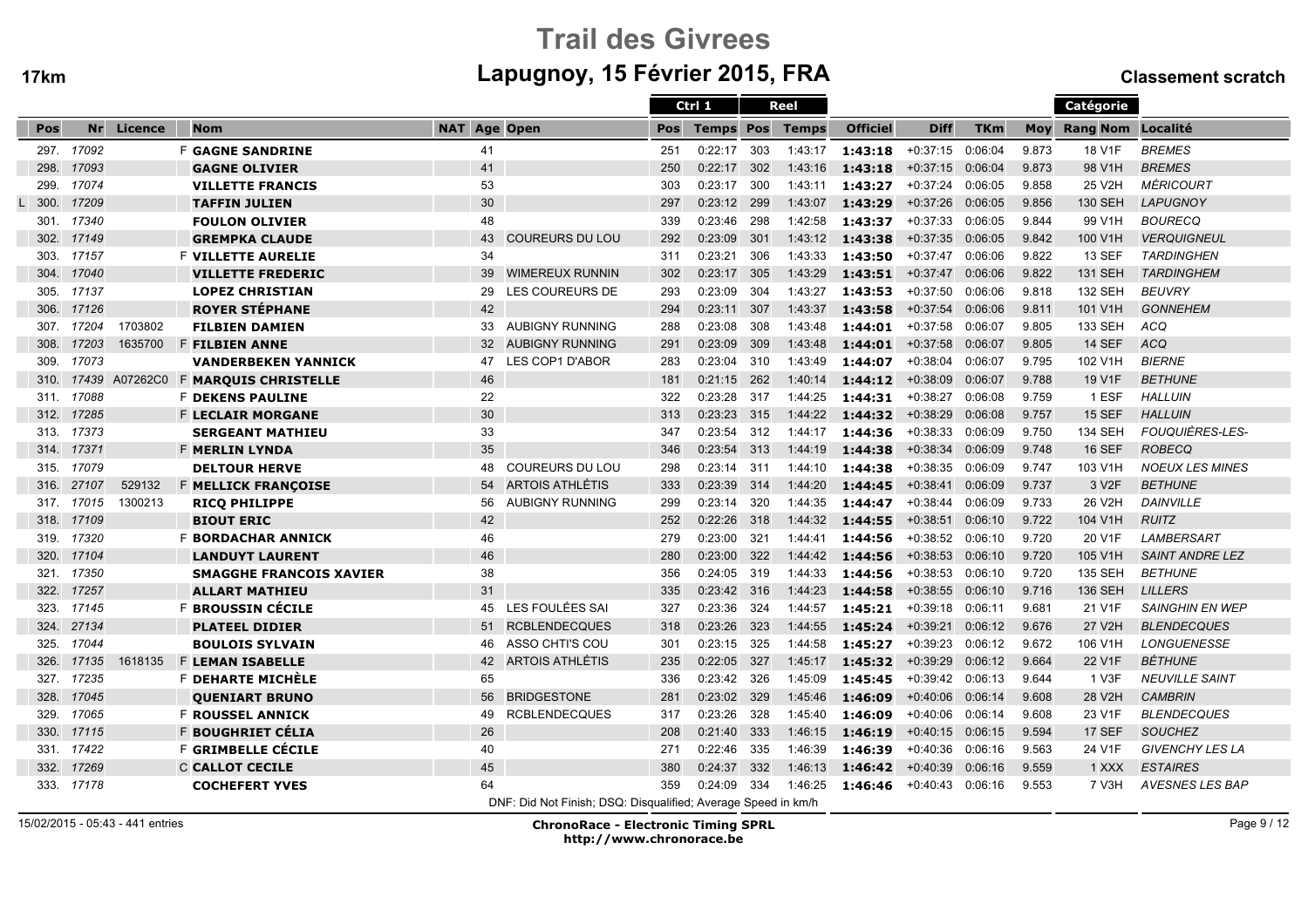# Trail des Givreesm Lapugnoy, 15 Février 2015, FRA Classement scratch

|      |       |         |                               |            |    |                                                               |     | Ctrl 1           |     | Reel         |                     |             |            |            | Catégorie                |                        |
|------|-------|---------|-------------------------------|------------|----|---------------------------------------------------------------|-----|------------------|-----|--------------|---------------------|-------------|------------|------------|--------------------------|------------------------|
| Pos  | Nr    | Licence | <b>Nom</b>                    | <b>NAT</b> |    | <b>Age Open</b>                                               | Pos | <b>Temps Pos</b> |     | <b>Temps</b> | <b>Officiel</b>     | <b>Diff</b> | <b>TKm</b> | <b>Moy</b> | <b>Rang Nom Localité</b> |                        |
| 334. | 17053 |         | <b>DURIEZ SAMUEL</b>          |            | 40 |                                                               | 248 | 0:22:13          | 336 | 1:46:47      | $1:47:03 + 0:41:00$ |             | 0:06:17    | 9.528      | 107 V1H                  | <b>LILLERS</b>         |
| 335. | 17461 |         | <b>MARTEL SEBASTIEN</b>       |            | 41 |                                                               | 334 | 0:23:42          | 337 | 1:46:54      | 1:47:14             | $+0:41:11$  | 0:06:18    | 9.511      | 108 V1H                  | <b>WAILLY</b>          |
| 336. | 17094 |         | <b>KULINCKX GAUTHIER</b>      |            | 55 |                                                               | 328 | 0:23:36          | 330 | 1:45:51      | 1:47:19             | $+0:41:15$  | 0:06:18    | 9.504      | 29 V2H                   | <b>BETHUNE</b>         |
| 337. | 17289 | 1211695 | <b>F MEUNIER NATHALIE</b>     |            | 49 | <b>ARTOIS ATHLETIS</b>                                        | 330 | 0:23:37          | 331 | 1:45:52      | 1:47:20             | $+0:41:16$  | 0:06:18    | 9.503      | 25 V1F                   | <b>BETHUNE</b>         |
| 338. | 17312 |         | <b>DETRAIN THOMAS</b>         |            | 33 |                                                               | 376 | 0:24:34          | 339 | 1:47:08      | 1:47:22             | +0:41:18    | 0:06:18    | 9.500      | <b>137 SEH</b>           | <b>ARLEUX</b>          |
| 339. | 17244 |         | <b>F DUQUESNE SOPHIE</b>      |            | 37 | <b>ARTOIS ATHLÉTIS</b>                                        | 375 | 0:24:32          | 338 | 1:46:55      | 1:47:26             | $+0:41:22$  | 0:06:19    | 9.494      | <b>18 SEF</b>            | <b>HAILLICOURT</b>     |
| 340. | 17016 |         | <b>MILLUIT QUENTIN</b>        |            | 31 |                                                               | 377 | 0:24:36          | 340 | 1:47:25      | 1:47:37             | $+0:41:33$  | 0:06:19    | 9.478      | <b>138 SEH</b>           | <b>ARRAS</b>           |
| 341. | 17445 |         | F CASTEL LAETITIA             |            | 36 |                                                               | 307 | 0:23:19          | 342 | 1:47:28      | 1:47:50             | $+0:41:47$  | 0:06:20    | 9.458      | <b>19 SEF</b>            | <b>ZEGERSCAPPEL</b>    |
| 342. | 17459 |         | <b>LECIGNE DIDIER</b>         |            | 58 |                                                               | 305 | 0:23:18          | 341 | 1:47:28      | 1:47:51             | $+0:41:48$  | 0:06:20    | 9.456      | 30 V2H                   | <b>HAZEBROUCK</b>      |
| 343. | 17231 |         | <b>F BLARY SARAH</b>          |            | 42 |                                                               | 353 | 0:24:03          | 343 | 1:47:40      | 1:47:53             | $+0:41:50$  | 0:06:20    | 9.454      | 26 V1F                   | <b>SAINT VENANT</b>    |
| 344. | 17174 |         | <b>PARENT MARLENE</b>         |            | 55 | <b>FOOTING CLUB DE</b>                                        | 277 | 0:22:56          | 344 | 1:47:50      | 1:48:02             | $+0:41:59$  | 0:06:21    | 9.441      | 31 V2H                   | <b>SAINT POL</b>       |
| 345. | 17227 |         | <b>MASSET SYLVAIN</b>         |            | 38 |                                                               | 382 | 0:24:44          | 348 | 1:48:07      | 1:48:07             | $+0:42:04$  | 0:06:21    | 9.433      | <b>139 SEH</b>           | <b>PUISEUX EN BRAY</b> |
| 346. | 27522 |         | <b>DELATTRE SYLVAIN</b>       |            | 47 |                                                               | 351 | 0:23:59          | 345 | 1:47:55      | 1:48:09             | $+0:42:06$  | 0:06:21    | 9.430      | 109 V1H                  | <b>AIX NOULETTE</b>    |
| 347. | 17277 |         | <b>F MAERTENS KARINE</b>      |            | 36 |                                                               | 354 | 0:24:03          | 349 | 1:48:10      | 1:48:21             | $+0:42:18$  | 0:06:22    | 9.413      | <b>20 SEF</b>            | <b>LAPUGNOY</b>        |
| 348. | 17123 |         | <b>HERVE JEROME</b>           |            | 43 | <b>COURIR A BERSEE</b>                                        | 343 | 0:23:53          | 346 | 1:47:59      | 1:48:31             | $+0:42:27$  | 0:06:23    | 9.399      | 110 V1H                  | <b>FAUMONT</b>         |
| 349. | 17118 |         | <b>VARLET JEAN-PIERRE</b>     |            | 55 | <b>COURIR A BERSEE</b>                                        | 338 | 0:23:45          | 347 | 1:48:01      | 1:48:33             | $+0:42:29$  | 0:06:23    | 9.397      | 32 V2H                   | <b>BERSEE</b>          |
| 350. | 17113 |         | <b>SION MAXIME</b>            |            | 36 |                                                               | 368 | 0:24:17          | 351 | 1:48:16      | 1:48:49             | $+0:42:45$  | 0:06:24    | 9.373      | <b>140 SEH</b>           | <b>CROIX</b>           |
| 351. | 17228 |         | <b>LEMOINE THIERRY</b>        |            | 50 |                                                               | 361 | 0:24:10          | 350 | 1:48:15      | 1:48:54             | $+0:42:50$  | 0:06:24    | 9.366      | 33 V2H                   | <b>WANCOURT</b>        |
| 352. | 17170 |         | <b>F LEROY AUDREY</b>         |            | 37 |                                                               | 379 | 0:24:36          | 353 | 1:48:38      | 1:49:01             | $+0:42:58$  | 0:06:24    | 9.355      | <b>21 SEF</b>            | <b>STEENVOORDE</b>     |
| 353. | 17154 |         | <b>KOSTKA PASCAL</b>          |            | 53 | <b>LES COUREURS DU</b>                                        | 239 | 0:22:10          | 352 | 1:48:38      | 1:49:04             | $+0:43:01$  | 0:06:24    | 9.351      | 34 V2H                   | <b>BEUVRY</b>          |
| 354. | 17264 |         | <b>COZETTE JEAN-LUC</b>       |            | 53 |                                                               | 308 | 0:23:20          | 357 | 1:49:32      | 1:49:36             | $+0:43:33$  | 0:06:26    | 9.306      | 35 V2H                   | <b>LOCON</b>           |
| 355. | 17327 |         | <b>LAMARCHE OLIVIER</b>       |            | 52 | <b>FAW</b>                                                    | 345 | 0:23:54          | 354 | 1:49:17      | 1:49:51             | $+0:43:48$  | 0:06:27    | 9.285      | 36 V2H                   | <b>CROIX</b>           |
| 356. | 17127 |         | <b>CORDIER MICHAEL</b>        |            | 31 |                                                               | 337 | 0:23:44          | 355 | 1:49:21      | 1:49:53             | $+0:43:50$  | 0:06:27    | 9.282      | 141 SEH                  | <b>HENIN BEAUMONT</b>  |
| 357. | 17375 |         | <b>F HOQUET HELENE</b>        |            | 42 |                                                               | 390 | 0:25:06          | 356 | 1:49:25      | 1:49:56             | $+0:43:53$  | 0:06:28    | 9.277      | 27 V1F                   | <b>RAILLENCOURT ST</b> |
| 358. | 17263 | 1154927 | <b>DEVAUX ERIC</b>            |            | 53 | <b>ARTOIS ATHLETIS</b>                                        | 341 | 0:23:50          | 360 | 1:49:53      | 1:50:09             | $+0:44:06$  | 0:06:28    | 9.259      | 37 V2H                   | <b>BOUVIGNY-BOYEFF</b> |
| 359. | 17161 |         | <b>OSSET ROMAIN</b>           |            | 35 |                                                               | 369 | 0:24:18          | 358 | 1:49:41      | 1:50:14             | $+0:44:10$  | 0:06:29    | 9.253      | <b>142 SEH</b>           | <b>AUCHY LES MINES</b> |
| 360. | 17184 |         | <b>DESSAINT PIERRE</b>        |            | 41 |                                                               | 162 | 0:20:44          | 364 | 1:50:13      | 1:50:17             | $+0:44:13$  | 0:06:29    | 9.249      | 111 V1H                  | <b>ANNEZIN</b>         |
| 361. | 17444 |         | F FARDEL CÉCILE               |            | 37 |                                                               | 367 | 0:24:17          | 359 | 1:49:45      | 1:50:17             | $+0:44:14$  | 0:06:29    | 9.248      | <b>22 SEF</b>            |                        |
| 362. | 17390 |         | F PALOMBA STEPHANIE           |            | 42 | LES COP1 D'ABOR                                               | 378 | 0:24:36          | 361 | 1:50:01      | 1:50:18             | +0:44:14    | 0:06:29    | 9.247      | 28 V1F                   | <b>WARHEM</b>          |
| 363. | 17296 |         | <b>LEROUX FRÉDÉRIC</b>        |            | 36 |                                                               | 408 | 0:26:17          | 365 | 1:50:20      | 1:50:20             | $+0:44:17$  | 0:06:29    | 9.244      | <b>143 SEH</b>           | <b>HINGES</b>          |
| 364. | 17107 |         | <b>F BETHOUART VALERIE</b>    |            | 47 | <b>CAMPAGNE LES HE</b>                                        | 352 | 0:24:00          | 363 | 1:50:12      | 1:50:20             | $+0:44:17$  | 0:06:29    | 9.243      | 29 V1F                   | <b>CAMPIGNEULLES L</b> |
| 365. | 17043 |         | <b>DELHOMEZ JACQUES</b>       |            | 41 |                                                               | 383 | 0:24:48          | 362 | 1:50:05      | 1:50:34             | $+0:44:30$  | 0:06:30    | 9.225      | 112 V1H                  | <b>MAISNIL LES RUI</b> |
| 366. | 17360 |         | <b>DUBOIS MATTHIEU</b>        |            | 33 | <b>LES BAUDETS</b>                                            | 206 | 0:21:39          | 368 | 1:50:38      | 1:50:45             | $+0:44:42$  | 0:06:30    | 9.209      | <b>144 SEH</b>           | <b>STEENBECQUE</b>     |
| 367. | 17307 |         | <b>F DASSONVILLE SANDRINE</b> |            | 41 |                                                               | 355 | 0:24:03          | 367 | 1:50:23      | 1:50:47             | $+0:44:44$  | 0:06:31    | 9.206      | 30 V1F                   | <b>TOURCOING</b>       |
| 368. | 17205 |         | <b>DE JONG TOM</b>            | <b>NLD</b> | 48 |                                                               | 363 | 0:24:14          | 366 | 1:50:22      | 1:50:57             | $+0:44:53$  | 0:06:31    | 9.193      | 113 V1H                  | <b>VERQUIGNEUL</b>     |
| 369. | 27298 |         | <b>NOISETTE CYRILLE</b>       |            | 36 | LES Z AMIS COUR                                               | 357 | 0:24:07          | 369 | 1:50:53      | 1:51:05             | $+0:45:02$  | 0:06:32    | 9.181      | <b>145 SEH</b>           | <b>MARCQ EN BAROEU</b> |
| 370. | 27297 |         | <b>F GADENNE STEPHANIE</b>    |            | 43 | LES Z AMIS COUR                                               | 360 | 0:24:09          | 371 | 1:51:03      | 1:51:15             | +0:45:12    | 0:06:32    | 9.168      | 31 V1F                   | <b>MARCQ EN BAROEU</b> |
|      |       |         |                               |            |    | DNF: Did Not Finish; DSQ: Disqualified; Average Speed in km/h |     |                  |     |              |                     |             |            |            |                          |                        |

15/02/2015 - 05:43 - 441 entries

ChronoRace - Electronic Timing SPRL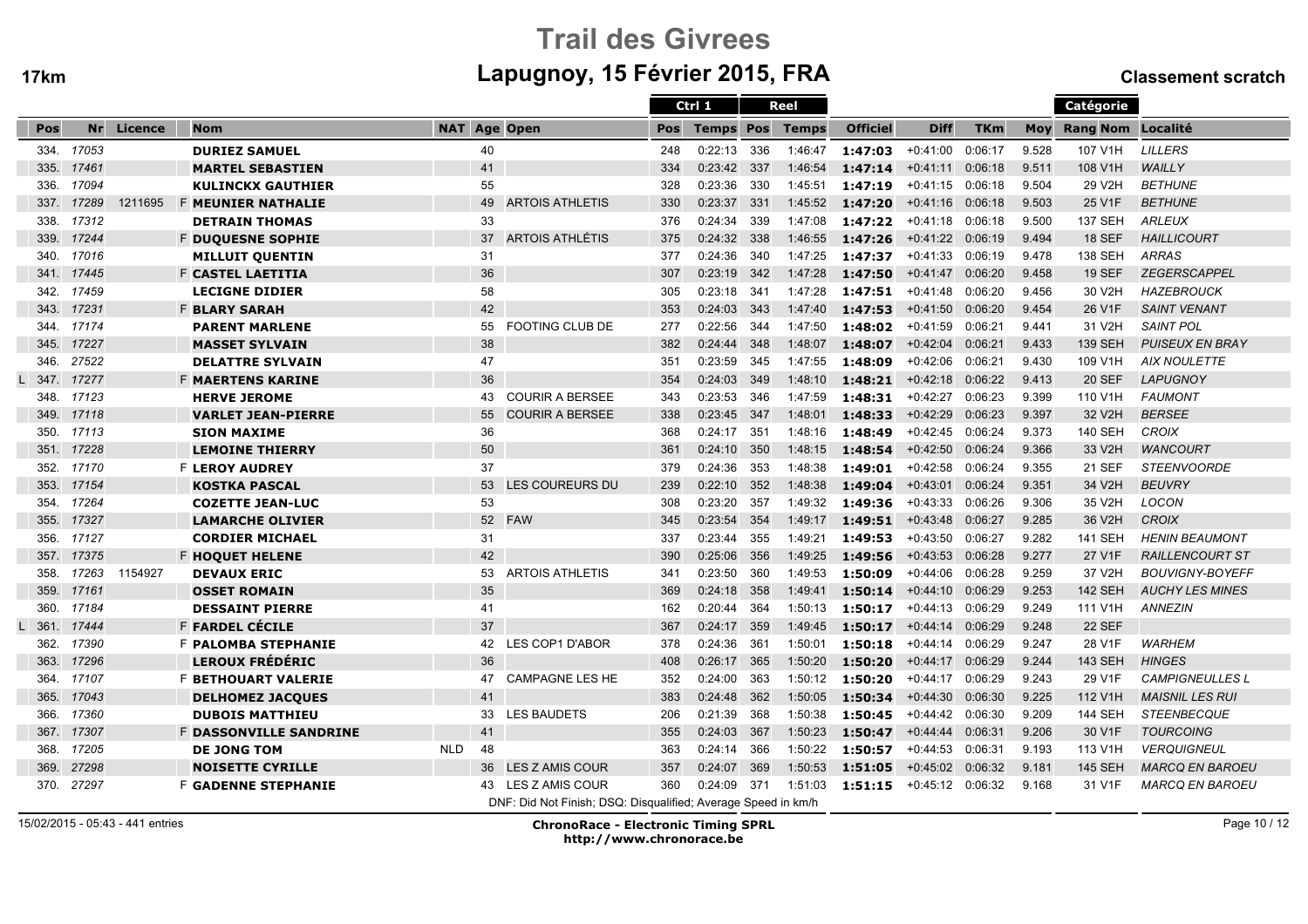# Trail des Givreesm Lapugnoy, 15 Février 2015, FRA Classement scratch

|      |            |         |                               |                     |                                                               |            | Ctrl 1           |      | <b>Reel</b>  |                 |                    |            |       | Catégorie             |                        |
|------|------------|---------|-------------------------------|---------------------|---------------------------------------------------------------|------------|------------------|------|--------------|-----------------|--------------------|------------|-------|-----------------------|------------------------|
| Pos  | Nr         | Licence | <b>Nom</b>                    | <b>NAT Age Open</b> |                                                               | <b>Pos</b> | <b>Temps Pos</b> |      | <b>Temps</b> | <b>Officiel</b> | <b>Diff</b>        | <b>TKm</b> |       | Moy Rang Nom Localité |                        |
|      | 371. 17110 |         | <b>F COTTIN EMMANUELLE</b>    |                     | 36 ASLA                                                       | 366        | 0:24:17          | 372  | 1:52:06      | 1:52:10         | +0:46:06           | 0:06:35    | 9.093 | 23 SEF                | <b>AVELIN</b>          |
| 372. | 17341      |         | F TRISTRAM CÉLINE             | 29                  |                                                               | 204        | 0:21:38          | 373  | 1:52:13      | 1:52:18         | $+0:46:15$         | 0:06:36    | 9.082 | <b>24 SEF</b>         | <b>TOURCOING</b>       |
| 373. | 17293      |         | <b>WIERCIOCK BERNARD</b>      | 54                  |                                                               | 365        | 0:24:16          | 370  | 1:50:53      | 1:52:19         | $+0:46:16$         | 0:06:36    | 9.081 | 38 V2H                | <b>WAZIERS</b>         |
| 374. | 17064      |         | <b>ALLART GUILLAUME</b>       | 35                  |                                                               | 358        | 0:24:08          | 374  | 1:52:15      | 1:52:53         | $+0:46:49$         | 0:06:38    | 9.036 | <b>146 SEH</b>        | <b>LOCON</b>           |
| 375. | 17194      |         | <b>LACHERIE REMI</b>          | 33                  |                                                               | 340        | 0:23:47          | -375 | 1:52:45      | 1:53:19         | +0:47:16           | 0:06:39    | 9.000 | 147 SEH               | AIRE SUR LA LYS        |
| 376. | 17208      |         | <b>DETEVE THIERRY</b>         | 53                  |                                                               | 364        | 0:24:15          | 380  | 1:53:16      | 1:53:30         | $+0:47:26$         | 0:06:40    | 8.986 | 39 V2H                | <b>SAINT OMER</b>      |
| 377. | 17048      | 1659518 | <b>CRETON SBASTIEN</b>        | 44                  | <b>VERMELLES AC</b>                                           | 394        | 0:25:24          | 376  | 1:52:53      | 1:53:30         | $+0:47:27$         | 0:06:40    | 8.986 | 114 V1H               | <b>BULLY LES MINES</b> |
| 378. | 17267      | 1392984 | <b>F LAUDE VANESSA</b>        | 30                  | <b>VERMELLES AC</b>                                           | 402        | 0:25:44          | 379  | 1:53:13      | 1:53:31         | $+0:47:27$         | 0:06:40    | 8.985 | <b>25 SEF</b>         | <b>VERMELLES</b>       |
| 379. | 17175      | 836339  | <b>F WALLARD SOPHIE</b>       | 39                  | VERMELLES A C                                                 | 395        | 0:25:26          | 377  | 1:52:56      | 1:53:32         | +0:47:29           | 0:06:40    | 8.983 | 26 SEF                | <b>VERMELLES</b>       |
| 380. | 17028      | 1595762 | <b>F KAKOLEWSKI SEVERINE</b>  | 45                  | <b>ARTOIS ATHLETIS</b>                                        | 398        | 0:25:37          | 378  | 1:53:09      | 1:53:37         | $+0:47:33$         | 0:06:41    | 8.977 | 32 V1F                | <b>LAPUGNOY</b>        |
| 381. | 17177      |         | <b>F DESIMPEL EMMANUELLE</b>  | 38                  |                                                               | 386        | 0:25:02          | 382  | 1:54:12      | 1:54:13         | $+0:48:10$         | 0:06:43    | 8.929 | <b>27 SEF</b>         | <b>MOUSCRON</b>        |
| 382. | 17464      |         | <b>ALLEMEERSH OLIVIER</b>     | 37                  | <b>TEAM RAILLIGT/R</b>                                        | 385        | 0:25:02          | 383  | 1:54:15      | 1:54:16         | $+0:48:13$         | 0:06:43    | 8.926 | <b>148 SEH</b>        | <b>MOUSCRON</b>        |
| 383. | 17114      |         | <b>F DELANNOYE STEPHANIE</b>  | 41                  | <b>COPAIN D'ABORD</b>                                         | 384        | 0:25:02          | 381  | 1:54:09      | 1:54:26         | $+0.48:22$ 0:06:43 |            | 8.913 | 33 V1F                | <b>HOYMILLE</b>        |
| 384. | 17272      |         | <b>BARBAUT ROMUALD</b>        | 45                  |                                                               | 373        | 0:24:29          | 384  | 1:55:04      | 1:55:42         | $+0:49:38$         | 0:06:48    | 8.816 | 115 V1H               | <b>LILLERS</b>         |
| 385. | 17339      |         | <b>F PAGNIEZ EMMANUELLE</b>   | 36                  |                                                               | 370        | 0:24:21          | 386  | 1:55:36      | 1:55:45         | +0:49:42           | 0:06:48    | 8.811 | 28 SEF                | <b>HINGES</b>          |
| 386. | 17362      | 1558561 | <b>DEWEIRDT YVES</b>          | 61                  | LA CALOTERIE OM                                               | 389        | 0:25:05          | 385  | 1:55:19      | 1:56:01         | $+0:49:58$         | 0:06:49    | 8.791 | 8 V3H                 | <b>BEAURAINVILLE</b>   |
| 387. | 17427      |         | <b>F LECOEUVRE EMMANUELLE</b> | 37                  |                                                               | 331        | 0:23:37          | 388  | 1:55:53      | 1:56:06         | $+0.50:03$         | 0:06:49    | 8.785 | 29 SEF                | <b>BETHUNE</b>         |
| 388. | 17399      |         | <b>ASSOIGNON FRANCK</b>       | 48                  |                                                               | 400        | 0:25:42          | 387  | 1:55:37      | 1:56:15         | $+0:50:12$         | 0:06:50    | 8.773 | 116 V1H               | <b>MARCQ EN BAROEU</b> |
| 389. | 17056      |         | <b>F LEGAY VALERIE</b>        | 45                  |                                                               | 399        | 0:25:41          | 390  | 1:56:18      | 1:56:26         | $+0:50:23$         | 0:06:50    | 8.759 | 34 V1F                | <b>HINGES</b>          |
| 390. | 17438      |         | <b>DEWATRE THIERRY</b>        | 52                  |                                                               | 401        | 0:25:43          | 389  | 1:55:59      | 1:56:37         | $+0:50:34$         | 0:06:51    | 8.746 | 40 V2H                | <b>WASQUEHAL</b>       |
| 391. | 17455      |         | <b>F COHIN ANGÉLINE</b>       | 50                  | <b>LES COP1 DABORD</b>                                        | 393        | 0:25:18          | 391  | 1:56:29      | 1:56:47         | $+0:50:44$         | 0:06:52    | 8.734 | 4 V <sub>2</sub> F    | <b>QUAEDYPRE</b>       |
| 392. | 17328      |         | <b>BOYAERT RENÉ</b>           | 56                  | <b>FAW</b>                                                    | 348        | 0:23:55          | 392  | 1:57:11      | 1:57:45         | $+0:51:41$         | 0:06:55    | 8.662 | 41 V2H                | <b>NEUVILLE EN FER</b> |
| 393. | 27568      |         | <b>F MAST ALBINE</b>          | 39                  | <b>FAW</b>                                                    | 381        | 0:24:41          | 393  | 1:57:13      | 1:57:47         | $+0:51:43$         | 0:06:55    | 8.660 | 30 SEF                | <b>FENAIN</b>          |
| 394. | 17394      |         | <b>DESCAMPS PIERRE-ANDRÉ</b>  | 52                  |                                                               | 371        | 0:24:25          | 394  | 1:57:18      | 1:58:01         | $+0:51:57$         | 0:06:56    | 8.643 | 42 V2H                | <b>CAMBRAI</b>         |
| 395. | 27095      |         | <b>GUERBEAU MICHEL</b>        | 57                  | <b>FOULÉES SAINGHI</b>                                        | 424        | 0:28:47          | 395  | 1:57:28      | 1:58:06         | $+0:52:03$         | 0:06:56    | 8.636 | 43 V2H                | <b>SAINGHIN EN WEP</b> |
| 396. | 17162      | 701330  | <b>F PETIT LAURENCE</b>       | 48                  | <b>ARTOIS ATHLÉTIS</b>                                        | 388        | 0:25:04          | 396  | 1:58:11      | 1:58:36         | $+0:52:32$         | 0:06:58    | 8.600 | 35 V1F                | <b>HOUDAIN</b>         |
| 397. | 17429      |         | <b>MONTREUIL JEAN-BERNARD</b> | 40                  |                                                               | 387        | 0:25:04          | 397  | 1:58:22      | 1:58:41         | $+0:52:37$         | 0:06:58    | 8.594 | 117 V1H               | <b>HARNES</b>          |
| 398. | 17167      |         | <b>TANCREZ ALMOR DAVID</b>    | 39                  |                                                               | 391        | 0:25:06          | 398  | 1:58:36      | 1:58:47         | $+0:52:44$         | 0:06:59    | 8.587 | <b>149 SEH</b>        | <b>LIENCOURT</b>       |
| 399. | 17165      |         | <b>PETIT PASCAL</b>           | 50                  |                                                               | 392        | 0:25:11          | 399  | 1:59:15      | 1:59:38         | $+0:53:35$         | 0:07:02    | 8.525 | 44 V2H                | <b>HOUDAIN</b>         |
| 400. | 17011      |         | F LECLERCQ ELISABETH          | 42                  |                                                               | 406        | 0:26:09          | 400  | 1:59:48      | 2:00:08         | $+0:54:04$         | 0:07:04    | 8.490 | 36 V1F                | <b>AIRE SUR LA LYS</b> |
| 401. | 17401      |         | <b>F DELATTRE PATRICIA</b>    | 45                  |                                                               | 417        | 0:27:50          | 401  | 2:00:28      | 2:00:57         | +0:54:54           | 0:07:06    | 8.432 | 37 V1F                | <b>CHERISY</b>         |
| 402. | 17144      |         | <b>F RATAJCZAK SOPHIE</b>     | 36                  |                                                               | 396        | 0:25:33          | 402  | 2:00:45      | 2:01:03         | $+0:54:59$         | 0:07:07    | 8.426 | 31 SEF                | QUEANT                 |
| 403. | 17201      |         | <b>GALET PASCAL</b>           | 53                  | <b>FOOTING CLUB DE</b>                                        | 362        | 0:24:11          | 403  | 2:03:35      | 2:03:48         | +0:57:45           | 0:07:16    | 8.238 | 45 V2H                | <b>BOURS</b>           |
| 404. | 17280      |         | <b>F DELPORTE CECILE</b>      | 43                  |                                                               | 413        | 0:26:55          | 404  | 2:03:58      | 2:04:02         | $+0:57:59$         | 0:07:17    | 8.223 | 38 V1F                | <b>LEERS</b>           |
| 405. | 17199      |         | F LEMAN NOÉMIE                | 28                  | <b>ASLA</b>                                                   | 411        | 0:26:48          | 406  | 2:03:59      | 2:04:03         | $+0:58:00$         | 0:07:17    | 8.221 | 32 SEF                | <b>HEM</b>             |
| 406. | 17200      |         | <b>LEMAN JEREMY</b>           | 31                  | <b>ASLA</b>                                                   | 412        | 0:26:54          | 405  | 2:03:59      | 2:04:03         | $+0:58:00$         | 0:07:17    | 8.221 | <b>150 SEH</b>        | <b>TOURCOING</b>       |
|      | 407. 17081 |         | <b>F COUSIN SEVERINE</b>      | 44                  |                                                               | 410        | 0:26:47 407      |      | 2:04:01      | 2:04:06         | +0:58:03           | 0:07:18    | 8.219 | 39 V1F                | <b>HALLUIN</b>         |
|      |            |         |                               |                     | DNF: Did Not Finish; DSQ: Disqualified; Average Speed in km/h |            |                  |      |              |                 |                    |            |       |                       |                        |

15/02/2015 - 05:43 - 441 entries

ChronoRace - Electronic Timing SPRL